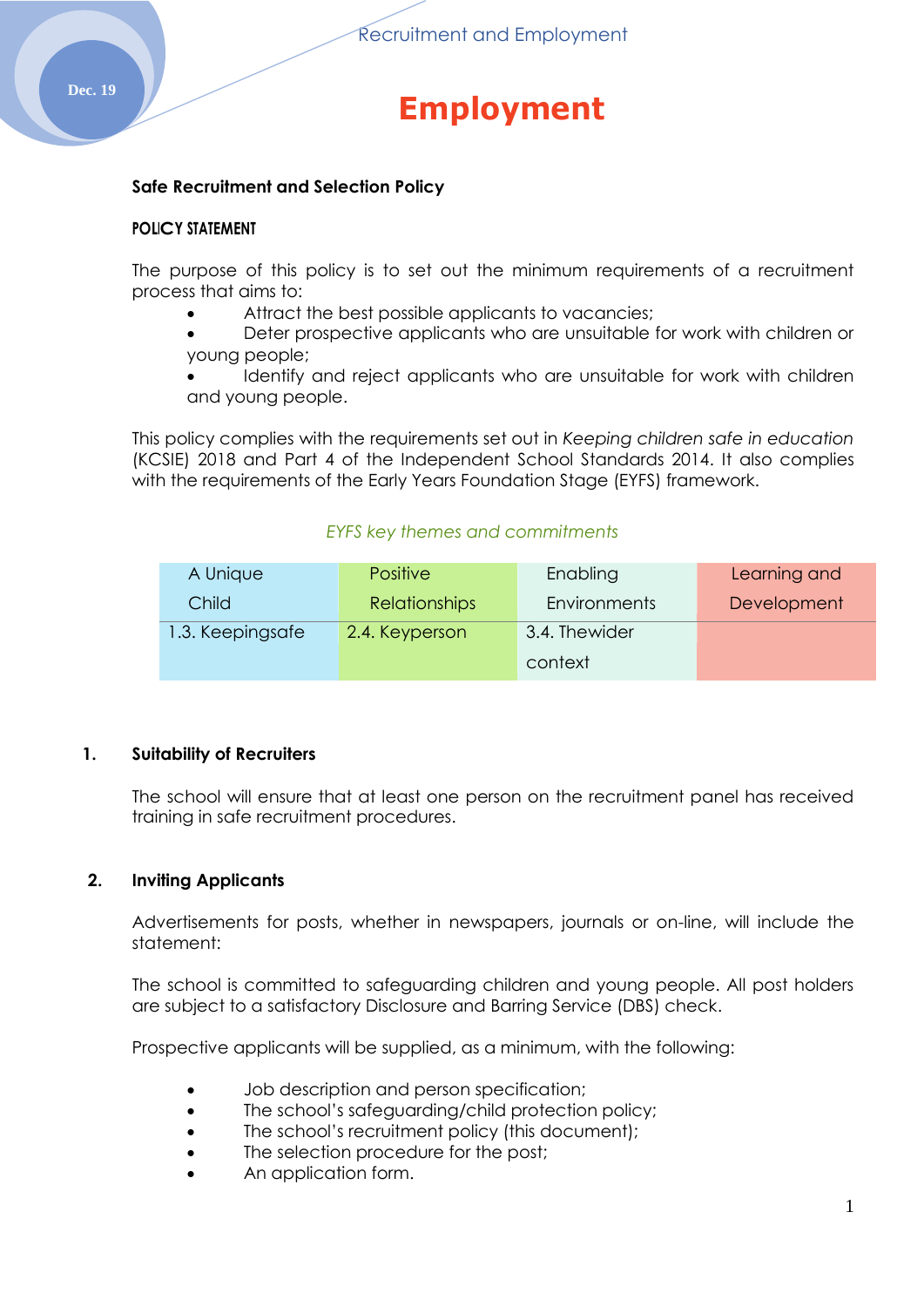All prospective applicants must complete, in full, an application form.

# **3. Short listing and References**

Short-listing of candidates will be against the person specification for the post.

Where possible, at least two references will be taken up before the selection stage, so that any discrepancies can be probed during the selection stage. One of the references will be from the last employer.

References will be sought directly from the referee. References or testimonials provided by the candidate will never be accepted.

Where necessary, referees will be contacted by telephone or email in order to clarify any anomalies or discrepancies. A detailed written note will be kept of such exchanges.

Where necessary, previous employers who have not been named as referees will be contacted in order to clarify any anomalies or discrepancies. A detailed written note will be kept of such exchanges.

Referees will always be asked specific questions about:

- o The candidate's suitability for working with children and young people;
- o Any disciplinary warnings, including time-expired warnings, that relate to the safeguarding of children (these should not include any allegations proven to be false, unsubstantiated or malicious);
- o The candidate's suitability for this post.

School employees are entitled to see and receive, if requested, copies of their employment references.

#### **4. Secretary of State Prohibition Orders (teaching roles)**

In all cases where an applicant is to undertake a teaching role of any kind a Prohibition Order check will be made using the Employer Access Online Service. It is anticipated that this will be performed at the shortlisting stage but will in any case be made before any offer of employment is made.

This check also applies to teaching staff whose appointments have been made since 1 April 2012.

Prohibition orders prevent a person from carrying out teaching work in schools, sixth form colleges, 16 to 19 academies, relevant youth accommodation and children's homes in England. A person who is prohibited from teaching must not be appointed to work as a teacher in such a setting.

Prohibition orders are made by the Secretary of State following consideration by a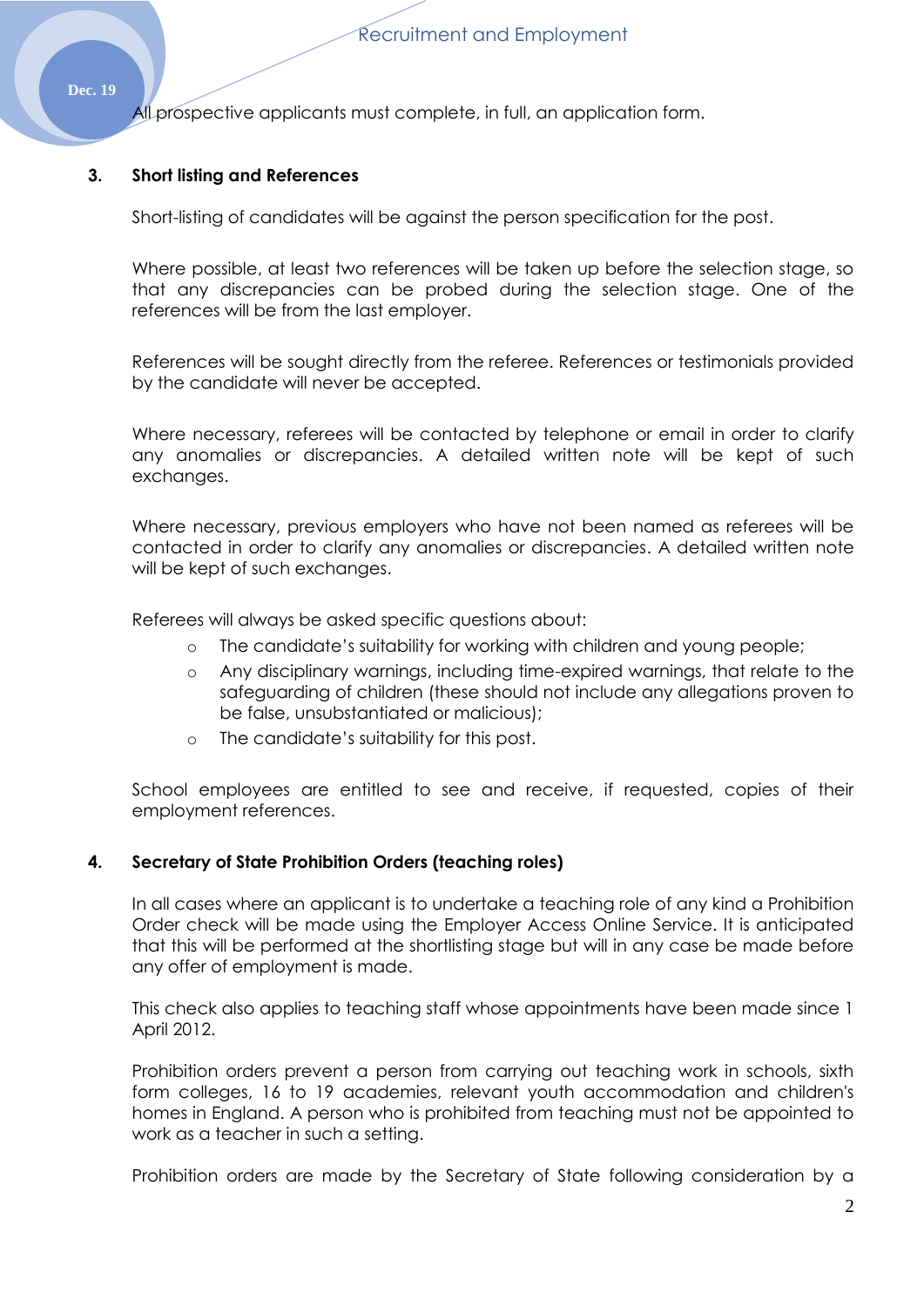**Dec. 19** professional conduct panel convened by the Teaching Regulation Agency (TRA), formerly the National College for Teaching and Leadership (NCTL). Pending such consideration, the Secretary of State may issue an interim prohibition order if it is considered to be in the public interest to do so.

# **5. Secretary of State Prohibition Orders (management roles; s.128 checks)**

- The Independent School Standards also require that checks be made for the existence of directions made by the Secretary of State under s.128 of the Education and Skills Act 2008 barring individuals from taking part in the management of an independent school. The power to make such directions came into force on 8 September 2014, but a mechanism for carrying out checks was not available until 6 July 2015.
- **Definition of management roles**: membership of proprietor bodies (including governors if the governing body is the proprietor body for the school), and all staff positions as follows: head teacher, any teaching positions on the senior leadership team, and any teaching positions which carry a department headship. Other teaching posts with additional responsibilities do not count as 'taking part in management). For nonteaching staff, only posts which are part of the senior leadership team should be regarded as 'management' for the purposes of checking for the existence of a barring direction. All employed school staff are regarded as being in 'regulated activity' for the purposes of these checks.
- The DfE has agreed procedures with the DBS and the TRA so that any s.128 directions made by the Secretary of State will show up on checks made with those bodies. For DBS, the existence of a s.128 direction will show only if a barred list check is made. Since DBS barred list checks can only be made if an individual is in regulated activity, we have also arranged that the existence of a s.128 direction will also show if a check is made through the TRA (which can be done whether or not the person concerned is a teacher).
- How checks should be made depends on the nature of the post:

o If a person is occupying a teaching post, including head teacher, both the DBS and TRA routes should be used. Although the s.128 bar would show on the DBS barred list check, the TRA check also has to be carried out anyway, because of the possibility that a TRA teaching prohibition order exists;

o If a person is occupying a non-teaching staff post, or is a member of the proprietor body but is in regulated activity, the DBS route only should be used;

o If a person is a member of the proprietor body and is not in regulated activity, the DBS route cannot be used because a barred list check cannot be carried out for persons not in regulated activity. Therefore, the TRA route should be used.

 The DfE states (in a letter addressed to independent schools dated August 2015) that it is not necessary for schools to check existing staff or members of proprietor bodies for the existence of a s.128 direction, even if they are in future promoted internally to a post for which a check is needed. If an individual already at a school is the subject of a direction made from now onwards, because that would be taken up by the department with the school concerned.

**However, as a matter of good practice and precaution, this school will check existing**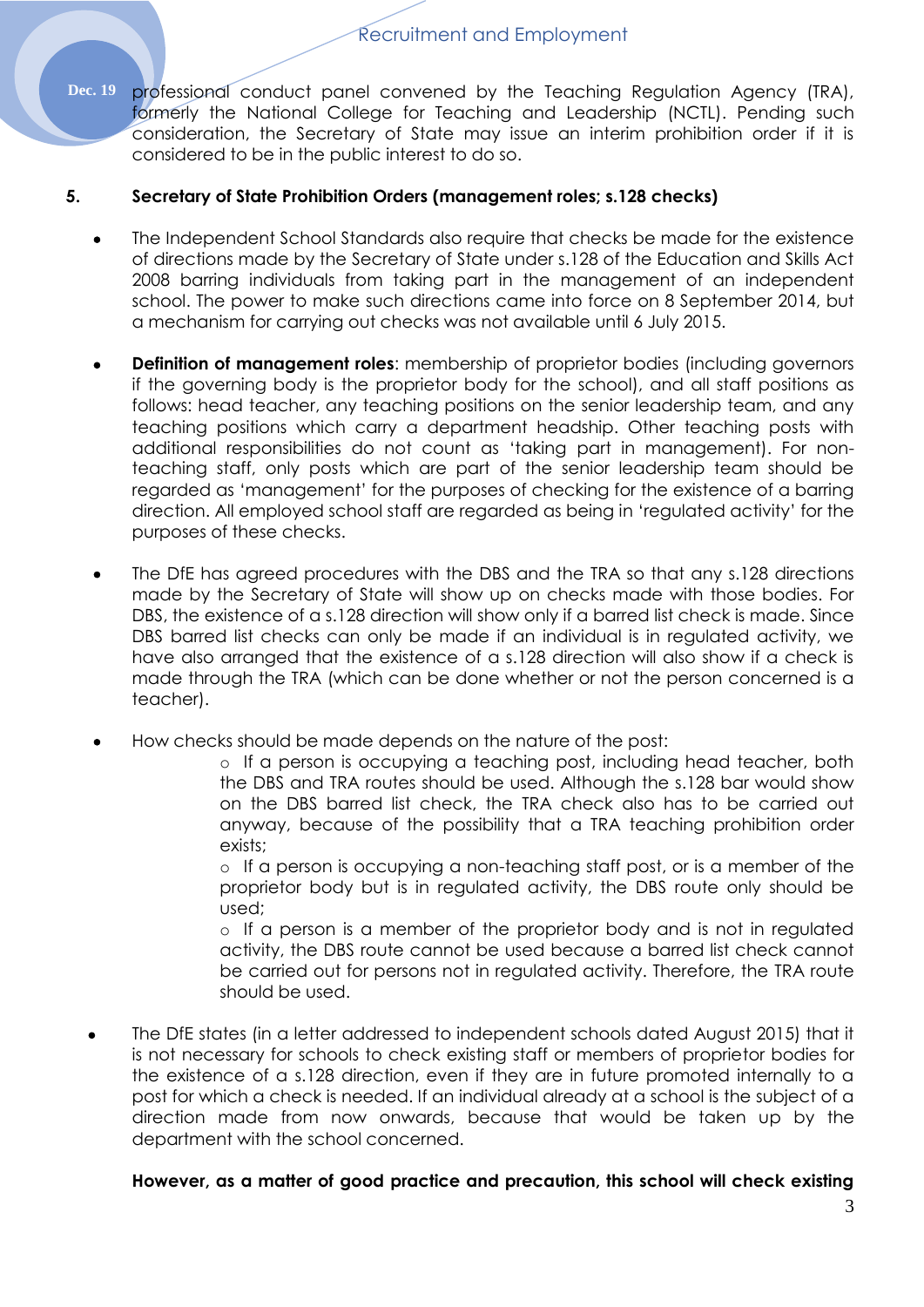# **Dec. 19 staff and members of the proprietor bodies.**

- **If an individual barred under s.128 occupies a management position at an independent school, then that may be grounds for removal of the school from the register of independent schools (s.119 of the Act), leading to closure**.
- **DBS:** the school will be vigilant, when submitting application for a DBS check for such a role, about clearly indicating that this is the case. The school must see that the DBS checking provider includes on the DBS application form, within box 61, Position Applied for, 'Child Workforce Independent School'. This allows DBS to confirm if an s128 direction has been made.

The school does not recognise portability unless the person subscribes to the DBS online update service' since DBS checks are only portable if a person is registered with the online DBS service. In all other cases, a DBS from another school (subject to there being no interruption of service of more than 3 months and the correct level of check having been obtained for the post) will only be accepted as a temporary measure until a new DBS gained via the school is obtained.

**TRA:** TRA mandatory pre-employment checks can be undertaken directly by the school using Secure Access. TRA will upload details of any section 128 barring directions and these will be visible immediately. Three lists will be accessible:

This information is accessed using the following lists:

- oteachers who have failed to successfully complete their induction or probation period
- oteachers who are the subject of a suspension or conditional order imposed by the General Teaching Council for England (prior to its abolition)
- oteachers and others who are prohibited from teaching in England
- oindividuals who have been barred from taking part in the management of an independent school (including academies and free schools)
- oteachers sanctioned (since 18 January 2016) in other EEA member states by an EEA member state regulator of the teaching profession

For the purposes of checks for section 128 barring directions – schools will only need to access the 'prohibited' list – the last of the three. Although this list is primarily designed to be of those prohibited from teaching, it will also show s.128 directions including those for non-teachers.

Cf: https://www.gov.uk/guidance/teacher-status-checks-information-for-employers

# **6. The Selection Process**

Selection techniques will be determined by the nature and duties of the vacant post, but all vacancies will require an interview of short-listed candidates.

Interviews will always be face-to-face. Telephone interviews may be used at the shortlisting stage but will not be a substitute for a face-to-face interview (which may be via visual electronic link).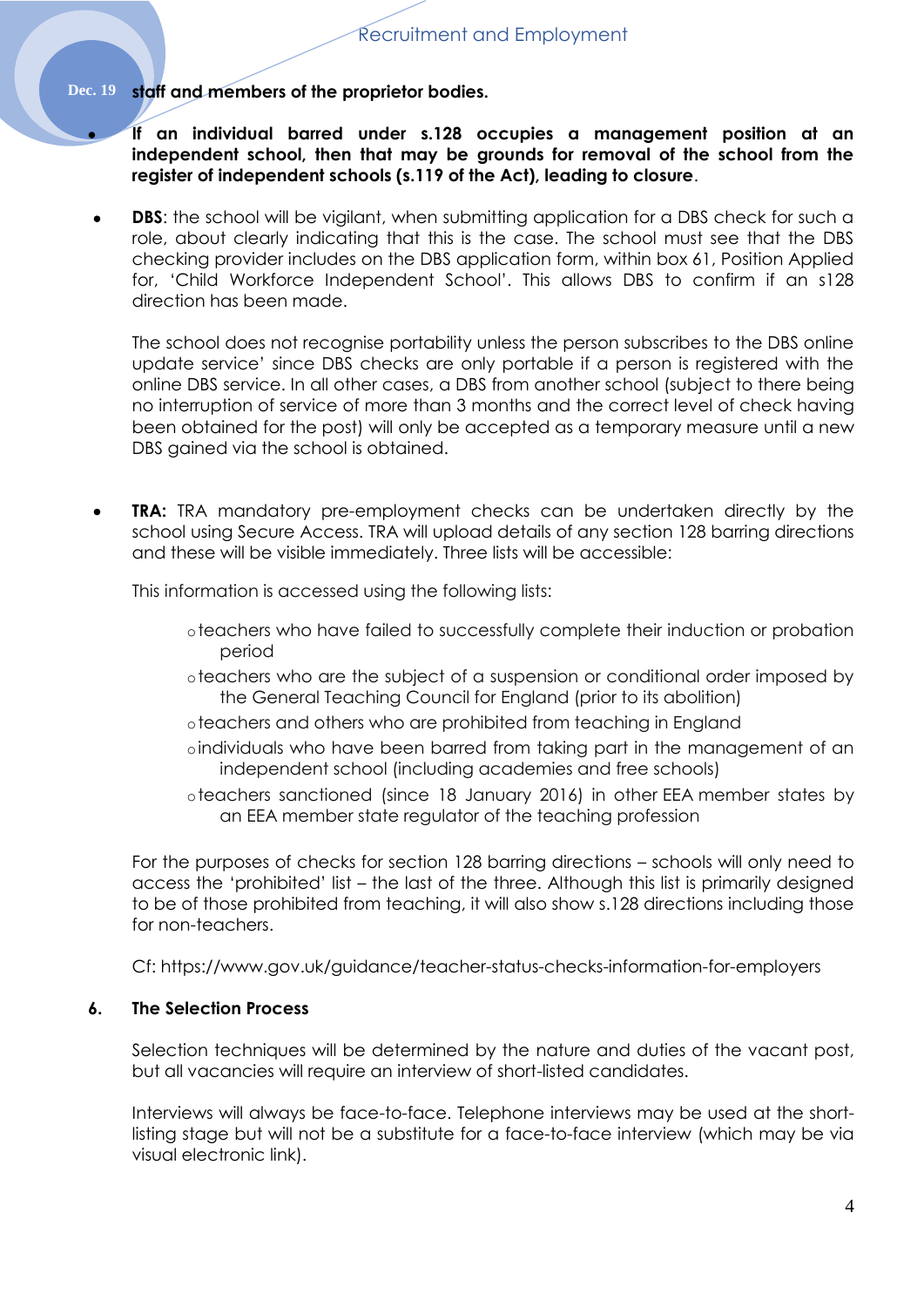- **Dec. 19** Candidates will always be required:
	- To explain satisfactorily any gaps in employment;

 To explain satisfactorily any anomalies or discrepancies in the information available to recruiters;

To declare any information that is likely to appear on a DBS check;

 To demonstrate their capacity to safeguard and protect the welfare of children and young people.

# **7. Employment Checks**

# **8.1 All successful applicants are required to:**

- o Provide proof of identity.
- o Complete a DBS application and receive satisfactory clearance.
- o Have a satisfactory certificate of good conduct/overseas police check relating to time spent living outside of the UK, where required (see below); pass EEA checks if they have worked within the EEA as teachers.
- o Pass a prohibition from teaching check.
- o Pass a prohibition from management check if required for the role.
- o Provide actual certificates of professional qualifications, as deemed appropriate by the school. The school will ensure that staff working in the EYFS will be suitably qualified and that the EYFS framework staff to children ratios will always be adhered to when recruiting staff.
- o Complete a confidential self-declaration of medical fitness form and be deemed mentally and physically fit perform the role.
- o Provide proof of their right to work in the United Kingdom.
- o Obtain from staff teaching in the EYFS and Primary confirmation that they are not disqualified from working in EYFS or the rest of the school (staff must be made aware of the requirement to 'self-declare' if there are any changes to their own criminal record or if there is a change in their personal circumstances which may affect the 'disqualification' criteria under the 2018 Childcare Disqualifications and the Childcare Act 2006.
- o If recruiting staff through an agency or third party agency (supply staff), follow the directions given in KCSIE p43 and 44.

# **8.2 DBS checks**

The school must refer to KCSIE for definition of regulated activity, types of DBS checks, requirements for different staff and volunteers (including supply teachers, trainee teachers, proprietors of independent schools and contractors), and procedures (see end for Flowchart of Disclosure and Barring Service criminal record checks and barred list checks).

In cases where a DBS certificate cannot be obtained before the member of staff is due to start working at the school, **a barred list check will be made before they start**. The DBS check must be obtained as soon as possible after the start of their employment. Appropriate supervision arrangements must be made.

# **8.3 Proof of identity, Right to Work in the UK & Verification of Qualifications and/or professional status.**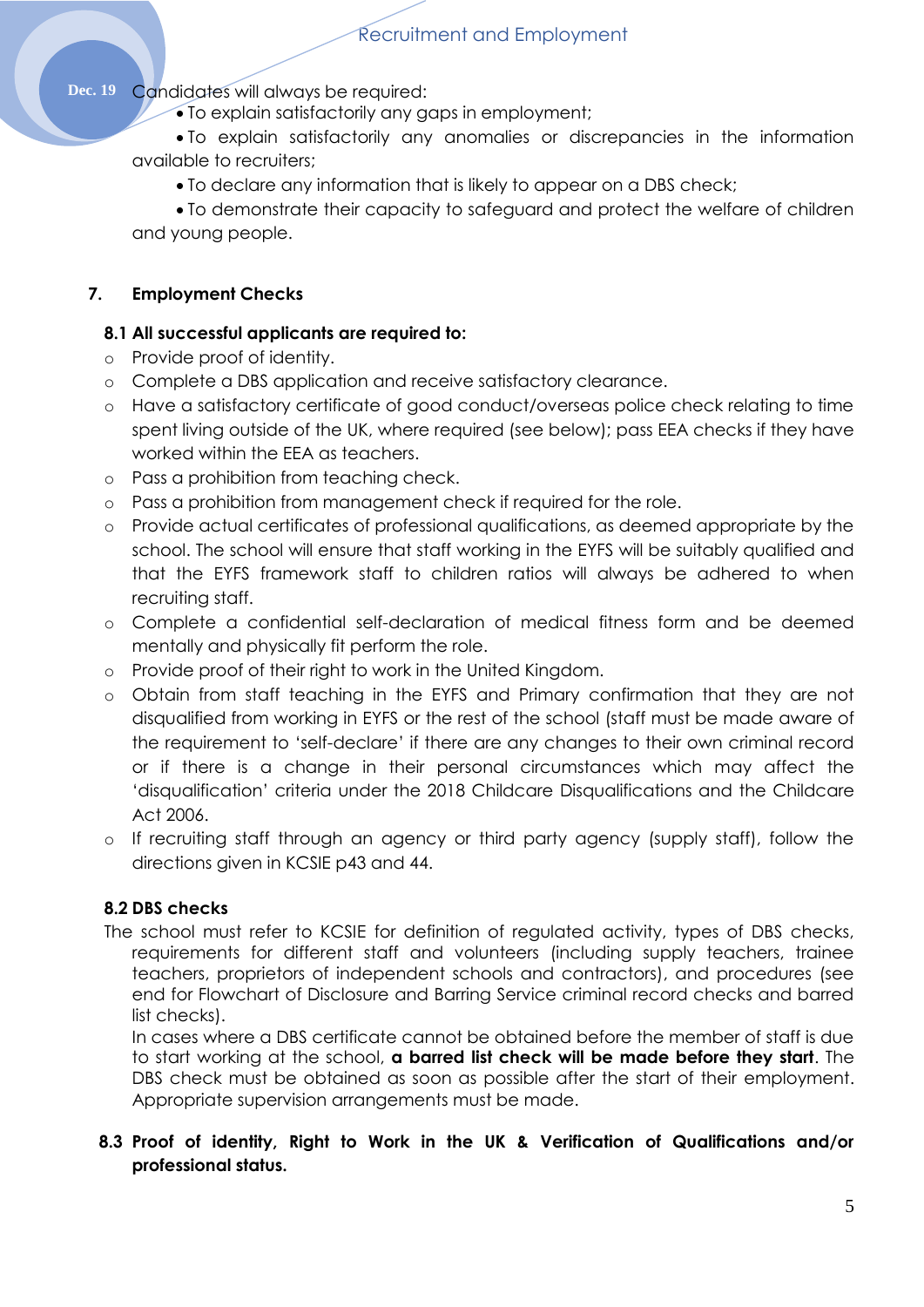**Dec. 19** All applicants invited to attend an interview at the school will be required to bring their identification documentation such as passport or driving licence with a photocard with them. Where applicants have a work permit, the relevant documentation must be examined.

In addition, applicants must be able to demonstrate that they have actually obtained any academic or vocational qualification required for the position and claimed in their application form. Original documents must be seen by the school.

#### **8.4 Fitness to undertake the role**

A confidential pre-employment self-declaration of medical fitness form must be completed to verify the candidate's mental and physical fitness to carry out their work responsibilities. A job applicant can be asked relevant questions about disability and health in order to establish whether they have the physical and mental capacity for the specific role; and whether the school needs to make arrangements to meet their needs.

In conformity with the Equality Act 2010, these checks should only be undertaken once the school has made an offer of employment but before confirming employment.

#### **8.5 Individuals who have lived or worked outside the UK**

When appointing a UK citizen who has lived overseas or is a non UK citizen, a Certificate of Good Conduct/overseas police check must be obtained (where possible) from the embassy of the country the applicant has specified they have spent a significant period of time in. This must happen where the applicant has lived or worked (including studying) in a foreign country for a period exceeding 3 months.

There are a number of exemptions to this:

- If the applicant is currently employed by the school and has already provided the certificate, which can be used for future appointments providing that there is no break in service.
- Applicants that have spent time overseas as part of Her Majesty Service i.e. Army, Navy, Airforce.
- Applicants that are seeking asylum will be unable to provide such documentation, as contacting the embassy may jeopardise their safety.

If an applicant is unable to provide a Certificate of Good Conduct, evidence must be presented to show that an attempt to obtain a copy has been made. If the school is unable to obtain a Certificate of Good Conduct/overseas police check on an applicant, then at least one additional reference must be obtained from a person of good standing residing in the country previously visited by the applicant. All other preemployment checks must be completed.

Any costs incurred for obtaining a Certificate of Good Conduct/overseas police check must be met by the individual and will not be reimbursed.

Note: EU citizens (including Eire) have the right to work in the UK. However, overseas checks are required on them.

Time frame: KCSIE 2018 states p 37-38 paragraph 136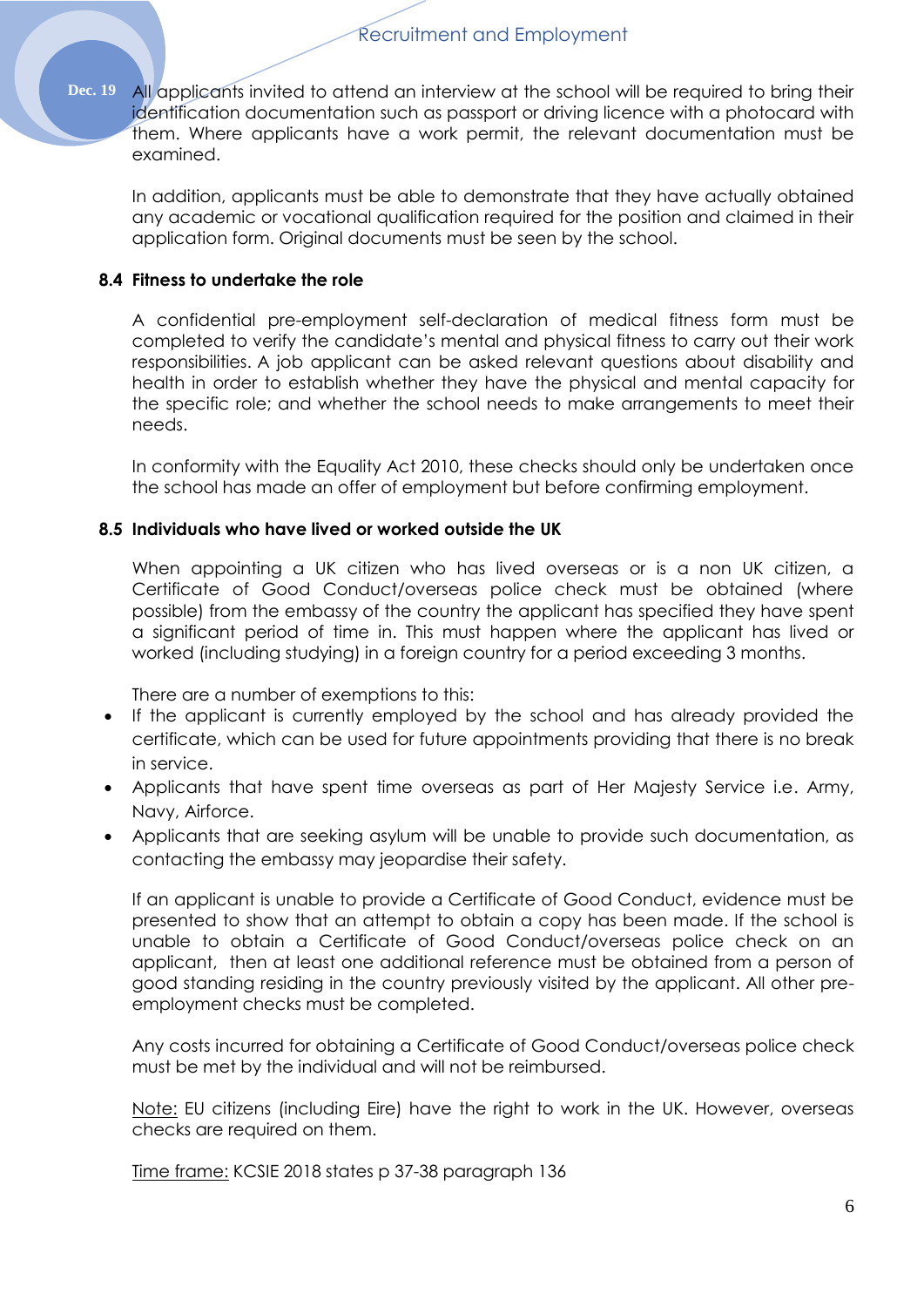**There is no requirement to obtain an enhanced DBS certificate or carry out checks for events that may have occurred outside the UK if, in the three months prior to their appointment, the applicant has worked:**

- **In a school in England in a post which brought them into regular contact with children or young persons in any post in a school since 12 May 2006**; or
- In an institution within the further education sector in England or in a 16-19 Academy, in a post which involved the provision of education which brought the person regularly into contact with children or young persons.

All other 'pre-appointment checks must still be completed, including where the individual is engaging in regulated activity, **a barred list check**. The school may also choose to request an enhanced DBS certificate should it wish to do so.

The DBS cannot provide barred list information on any individual, including volunteers, who are not engaging in regulated activity.

Refer to Home Office guidance on the application process: [https://www.gov.uk/government/publications/criminal-records-checks-for-overseas](https://www.gov.uk/government/publications/criminal-records-checks-for-overseas-applicants)[applicants](https://www.gov.uk/government/publications/criminal-records-checks-for-overseas-applicants)

The DfE has also issued guidance on the employment of overseas-trained teachers. This gives information on the requirements for overseas-trained teachers from the European Economic Area to teach in England, and the award of qualified teacher status for teachers qualified in Australia, Canada, New Zealand and the United States of America.

#### **8. Offer of appointment**

The appointment of all new employees is subject to the receipt of a satisfactory DBS Certificate, references, medical checks, prohibition checks, childcare disqualification checks and waivers, copies of qualification and proof of identity.

# **9. Single Central Record (SCR)**

The school must keep a single central record, referred to in Part 4 of the Independent School Standards as the register. The maintenance of the SCR must comply with part 4 of the Independent School Standards.

The single central record must cover all staff (all staff who are employed to work in the school; all staff who are employed on a supply or casual basis, whether employed directly by the school or through an agency; all volunteers who have regular contact with children. This will include proprietors, volunteers and people brought into the school to provide additional teaching or instruction for pupils but who are not staff members, for example specialist sports coaches or music teachers; and teacher trainees on salaried routes) who work at the school.

Confirmation that these checks have been carried out along with the date the check was undertaken/obtained, and the initials of the checker must be logged on this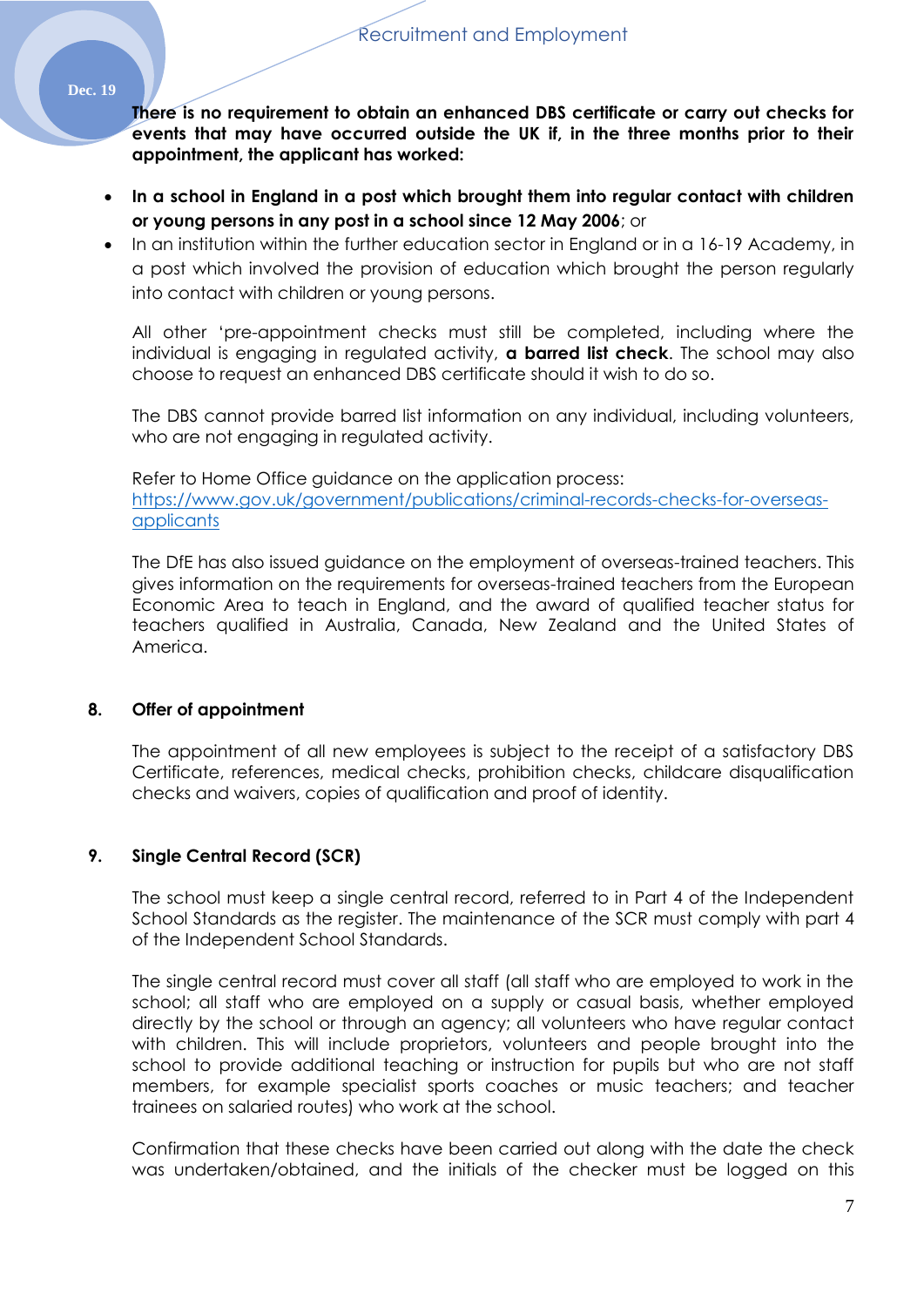**Dec. 19** record for all employees of the school.

Refer to KCSIE which provides a list of the basic checks that must be recorded.

# **10. Induction**

- **11.1** The school recognises that safer recruitment and selection is not just about the start of employment, but should be part of a larger policy framework for all staff. The school will therefore provide ongoing training and support for all staff.
- **11.2** All staff who are new to the school will receive induction training that will include the school's safeguarding policies (including the behaviour policies) and guidance on safe working practices.
- **11.3** Regular meetings will be held during the first 3 months of employment between the new employee(s) and the appropriate manager(s).

# **11. Existing staff/referrals**

- **12.1** If the school has concerns about an existing staff member's suitability to work with children, it should carry out all relevant checks as if the person were a new member of staff. Similarly, if a person working at the school moves from a post that was not regulated activity, into work which is regulated activity, the relevant checks for the regulated activity must be carried out. Apart from these circumstances, the school is not required to request a DBS check or barred list check.
- **12.2** The school has a legal duty to refer to the DBS anyone who has harmed, or poses a risk of harm, to a child or vulnerable adult; where the harm test is satisfied in respect of that individual; where the individual has received a caution or conviction for a relevant offence, or if there is reason to believe that individual has committed a listed relevant offence; and that individual has been removed from working (paid or unpaid) in regulated activity, or would have been removed had they not left. The DBS will consider whether to bar the person. Referrals should be made as soon as possible after the resignation or removal of the individual. Guidance on referrals can be found on GOV.UK.
- **12.3** Where a teacher's employer, including an agency, dismisses or ceases to use the services of a teacher because of serious misconduct, or might have dismissed them or ceased to use their services had they not left first, they must consider whether to refer the case to the Secretary of State, as required by sections 141D and 141E of the Education Act 2002. The Secretary of State may investigate the case, and if s/he finds there is a case to answer, must then decide whether to make a prohibition order in respect of the person.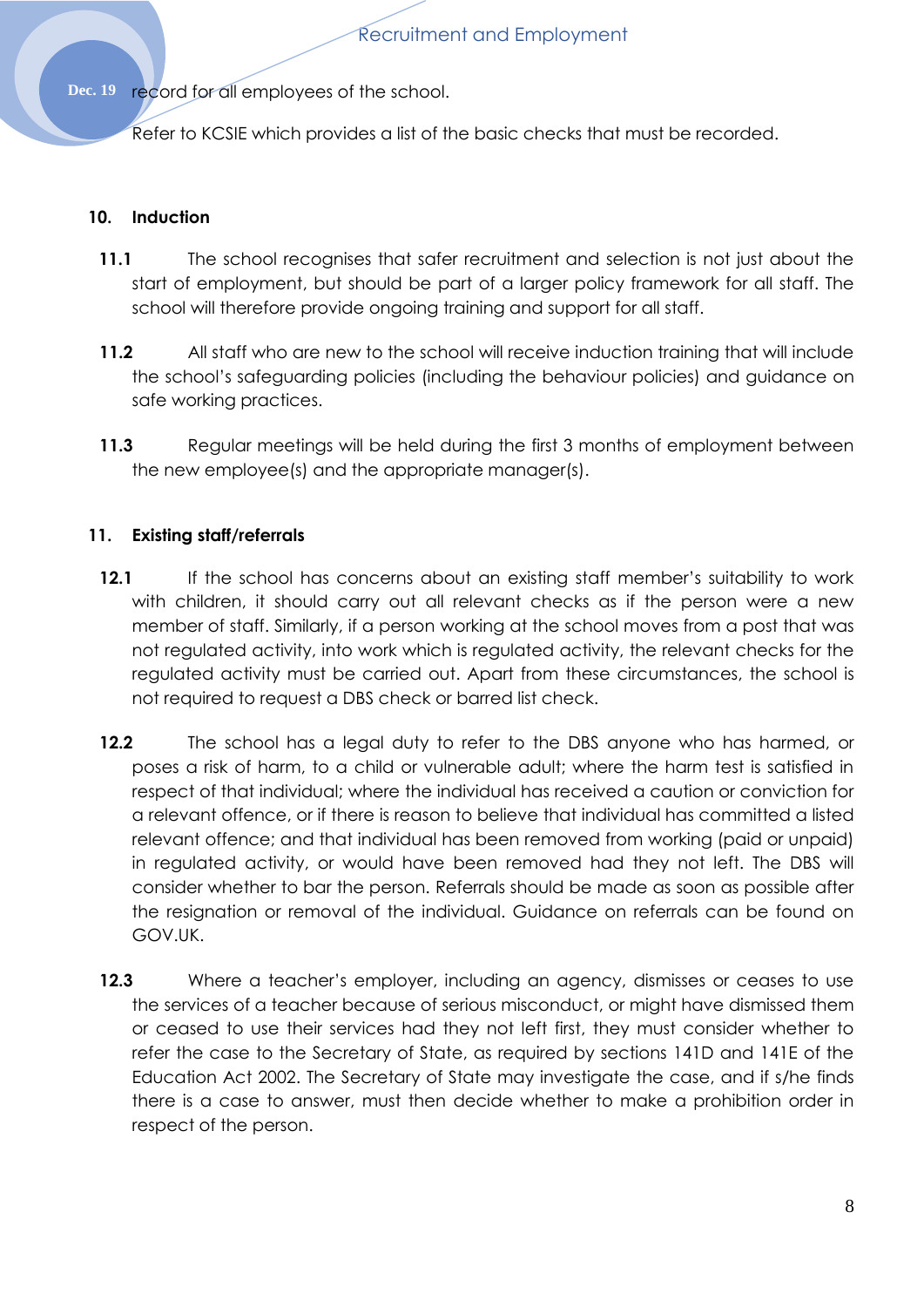#### **Dec. 19 12. Volunteers**

Under no circumstances should a volunteer in respect of whom no checks have been obtained be left unsupervised or allowed to work in regulated activity.

Refer to KCSIE to find out more on what checks are required for volunteers according to their activity.

The school should undertake a risk assessment and use their professional judgment and experience when deciding whether to obtain an enhanced DBS certificate for any volunteer not engaging in regulated activity. In doing so they should consider:

- the nature of the work with children:
- what the establishment knows about the volunteer, including formal or informal information offered by staff, parents and other volunteers;
- whether the volunteer has other employment or undertakes voluntary activities where referees can advise on suitability;
- whether the role is eligible for an enhanced DBS check; and

Details of the risk assessment should be recorded.

It is for the school to determine whether a volunteer is considered to be supervised. In making this decision, and where an individual is supervised, to help determine the appropriate level of supervision schools must have regard to the statutory guidance issued by the Secretary of State (replicated at Annex F). This guidance requires that, for a person to be considered supervised, the supervision must be:

- by a person who is in regulated activity;
- regular and day to day; and
- "reasonable in all the circumstances to ensure the protection of children."

# **13. Visitors**

The school does not have the power to request DBS checks and barred list checks, or ask to see DBS certificates, for visitors (for example children's relatives or other visitors attending a sports day). The Headteacher and staff should use their professional judgment about the need to escort or supervise visitors.

The school will ensure that any visitor to the school will sign in a book designed for this sole purpose and sign out when leaving under the supervision of an appropriate member of staff. Visitors (including contractors) will be issued with a 'visitor's badge that clearly identifies them as not being a member of staff.

# **14. Visiting Speakers**

The school must be vigilant about checking visiting speakers. These specialists are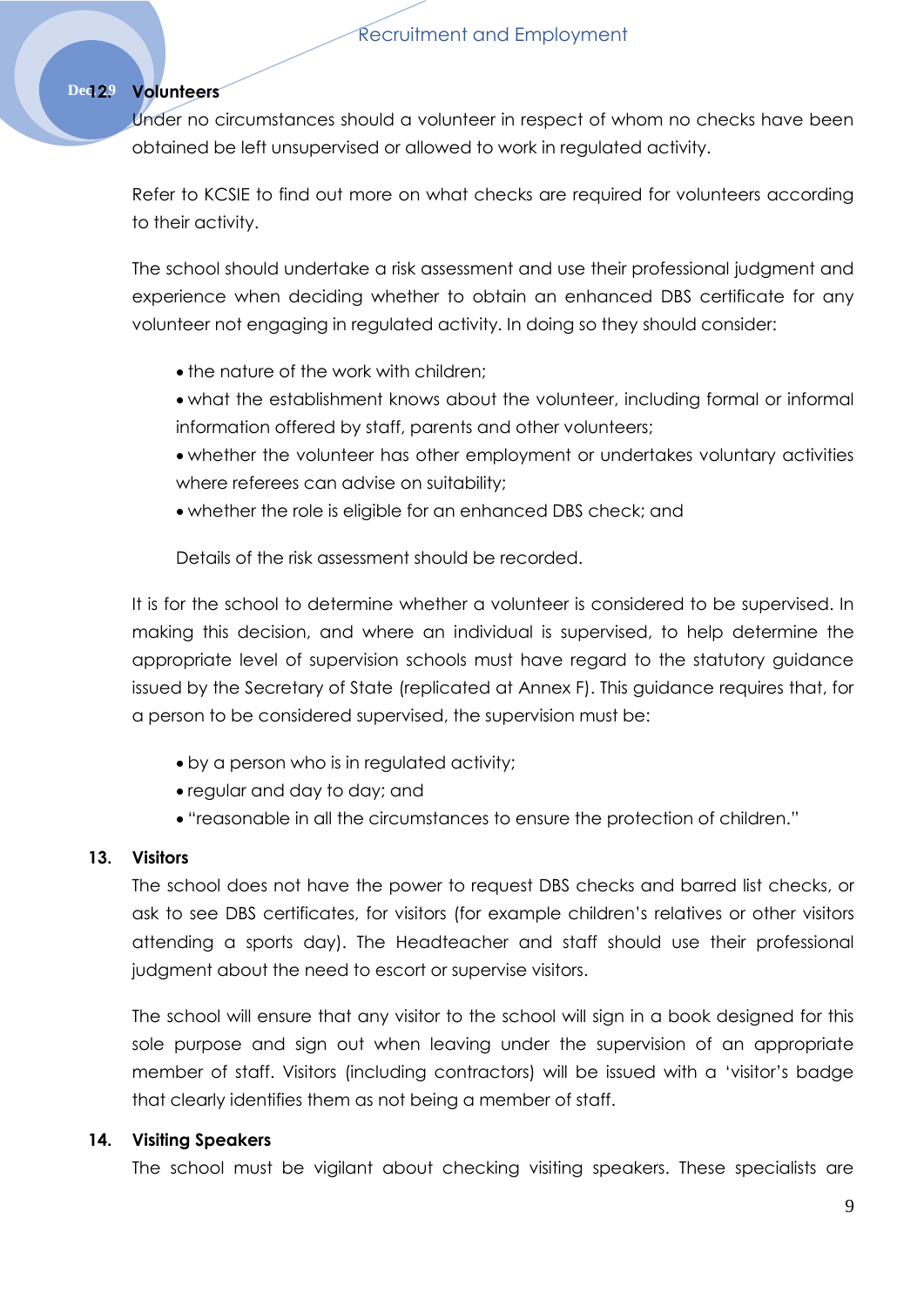**Dec. 19** sourced from appropriate organisations or have been invited following recommendations from staff contacts at other schools or organisations. The admin keeps a log of all visiting speakers and, in addition to the knowledge of the staff who have sourced them, will research the visiting speaker on the internet and against lists of banned individuals to gain further satisfaction of their suitability. Any concerns must be discussed with the headteacher. All staff are regularly reminded of the protocols associated with the signing in and supervision of visiting speakers. These protocols are included within the staff handbook.

# **15. Contractors**

The school should ensure that any contractor, or any employee of the contractor, who is to work at the school, has been subject to the appropriate level of DBS check. Contractors engaging in regulated activity will require an enhanced DBS certificate (including barred list information). For all other contractors who are not engaging in regulated activity, but whose work provides them with an opportunity for regular contact with children, an enhanced DBS check (not including barred list information) will be required. In considering whether the contact is regular, it is irrelevant whether the contractor works on a single site or across a number of sites.

Under no circumstances should a contractor in respect of whom no checks have been obtained be allowed to work unsupervised, or engage in regulated activity. The school are responsible for determining the appropriate level of supervision depending on the circumstances.

If an individual working at a school is self-employed, the school should consider obtaining the DBS check, as self-employed people are not able to make an application directly to the DBS on their own account.

The school should always check the identity of contractors and their staff on arrival at the school. They should be issued with a 'visitor's badge to identify them as not part of the staff.

#### **16. Adults who supervise children on work experience**

If the school organises work experience placements, it should ensure that policies and procedures are in place to protect children from harm.

Refer to KCSIE for further details.

#### **17. Checks on the Proprietor**

Before an individual becomes either the proprietor of an independent school or the chair of a body of people which is the proprietor of an independent school, the Secretary of State will:

 Carry out an enhanced DBS check; where relevant, and where such a check is made, obtain an enhanced DBS check certificate (either including or not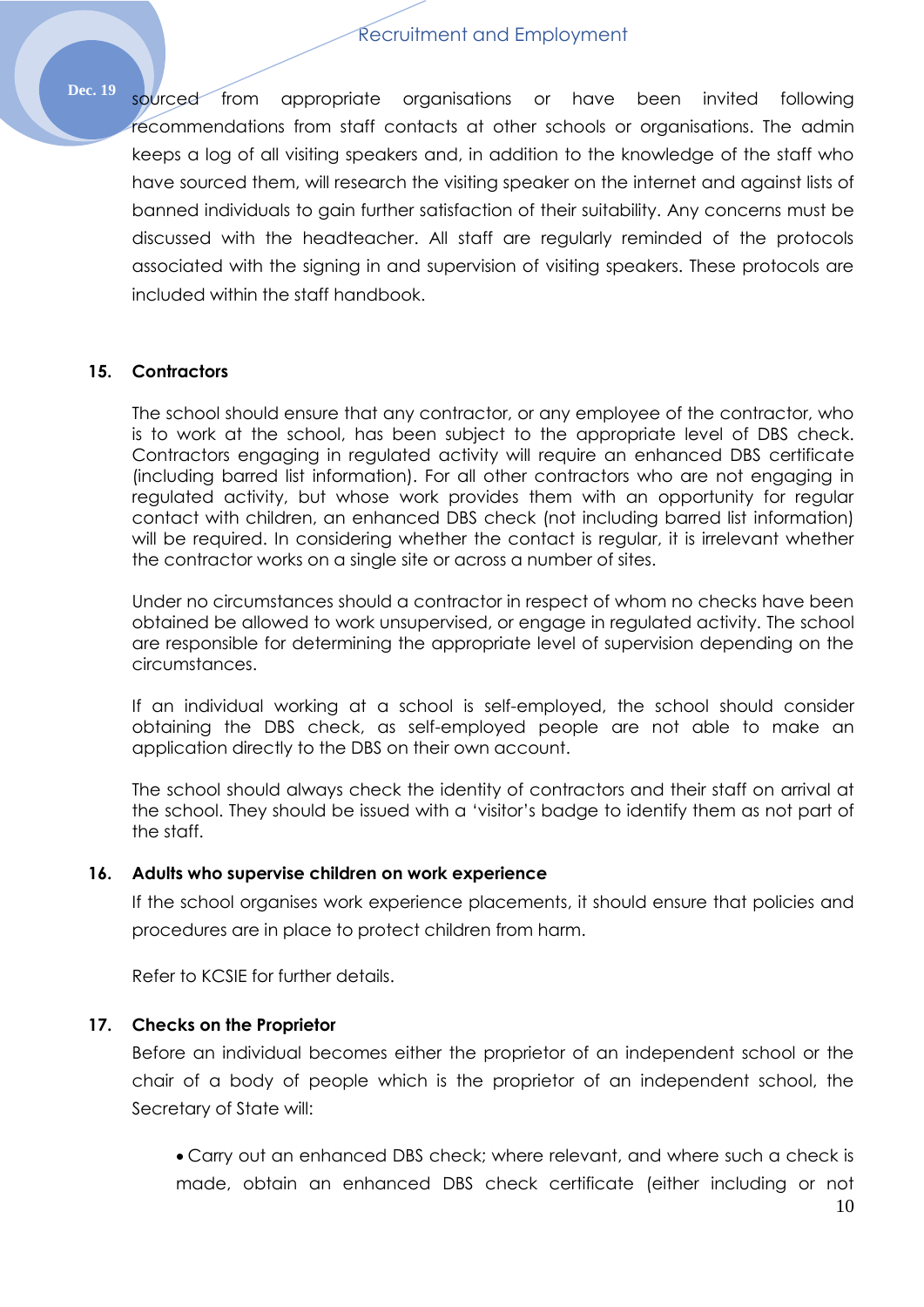# **Dec. 19** Including barred list information as appropriate)

Confirm the individual's identity; and

 If the individual lives or has lived outside of the UK, making an enhanced check insufficient, such other checks as the Secretary of State considers appropriate.

If, at a later stage, the school forms a governing body, it will follow KCSIE and ensure that it meets the relevant standards in Part 4 of the Independent School Standards.

Checks on the proprietor (whether an individual or body) must be recorded on the SCR.

# **18. Monitoring and Evaluation**

The Proprietor/HT will be responsible for ensuring that this policy is monitored and evaluated throughout the school. This will be undertaken through formal audits of job vacancies and a yearly Safer Recruitment Evaluation audit which will be part of the overall safeguarding audit.

The Proprietor is responsible for ensuring that all staff, volunteers and visitors are properly vetted. He should check the SCR and relevant staff files every time an appointment is made. The Proprietor/HT reviews this policy, staff files and other procedures annually. Any deficiency identified is remedied promptly.

# **19. Relevant legislation**

- Independent School Standards 2014
- Keeping children safe in education (KCSIE) 2018
- Safeguarding Vulnerable Groups Act 2006
- Protection of Freedoms Act 2012
- Equality Act 2010

 The Rehabilitation of Offenders Act 1974 (Exceptions) Order 1975, as amended in 2014.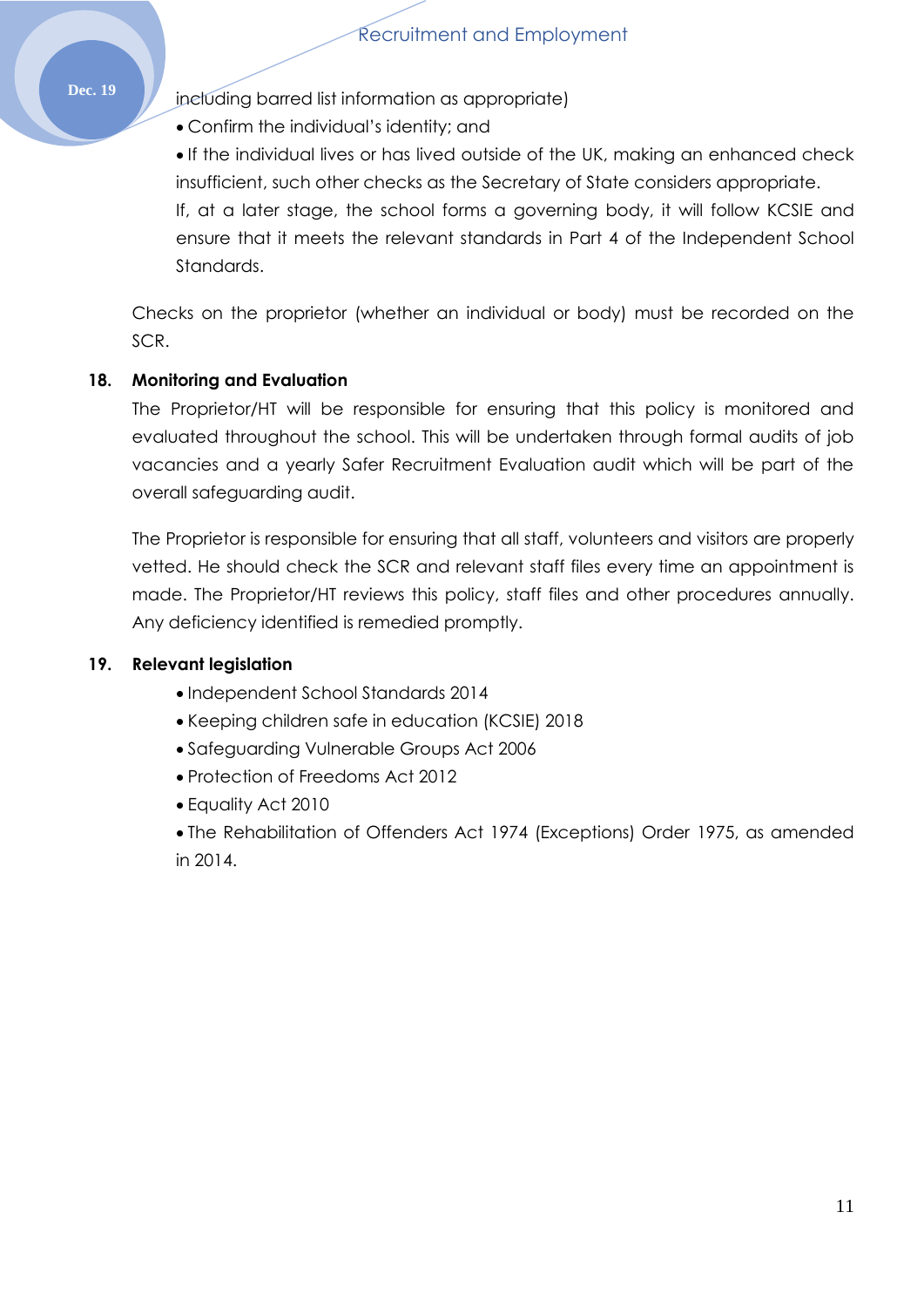**Dec. 19**

#### FLOWCHART OF DISCLOSURE AND BARRING SERVICE CRIMINAL RECORD CHECKS AND **BARRED LIST CHECKS**

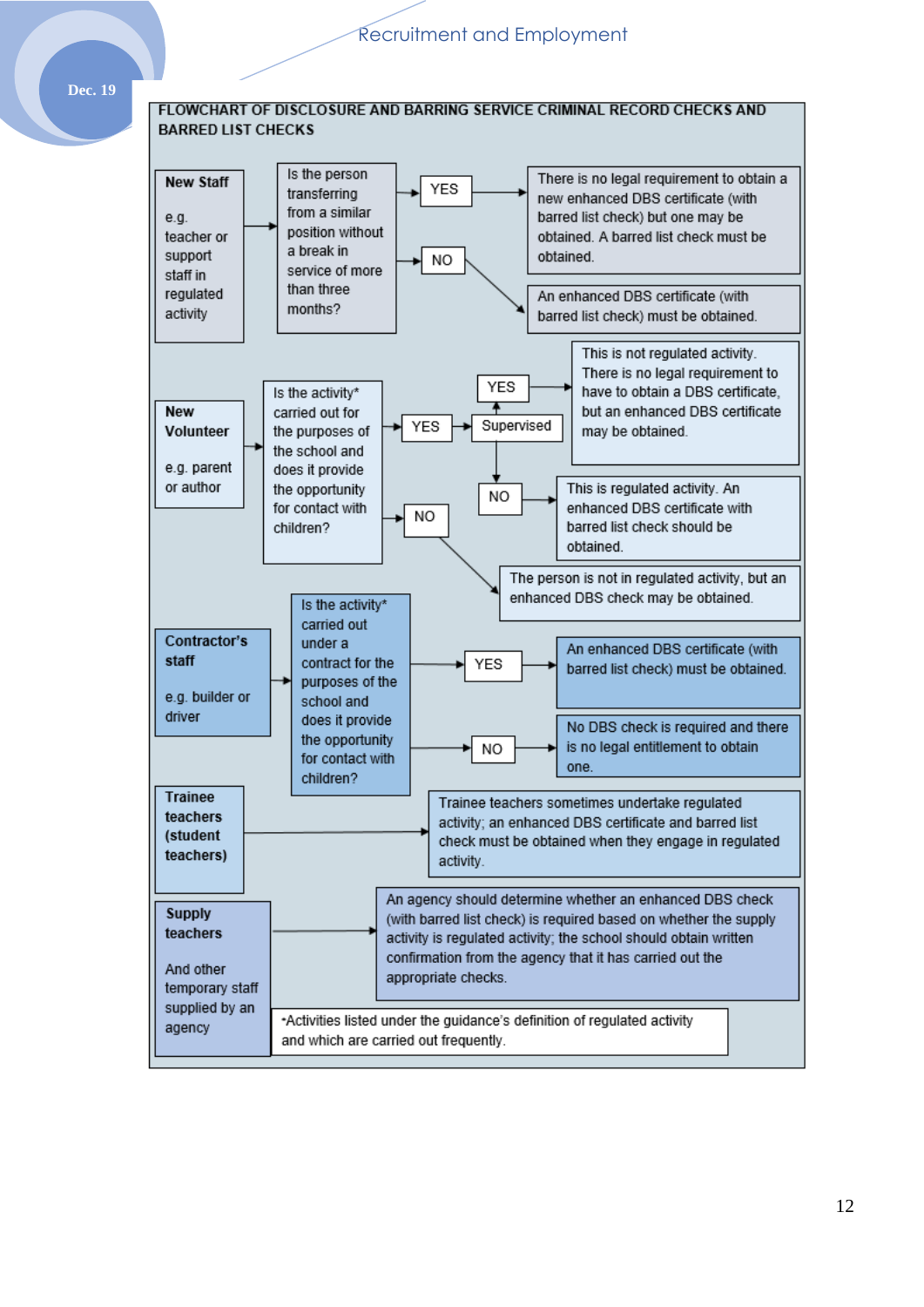**Dec. 19**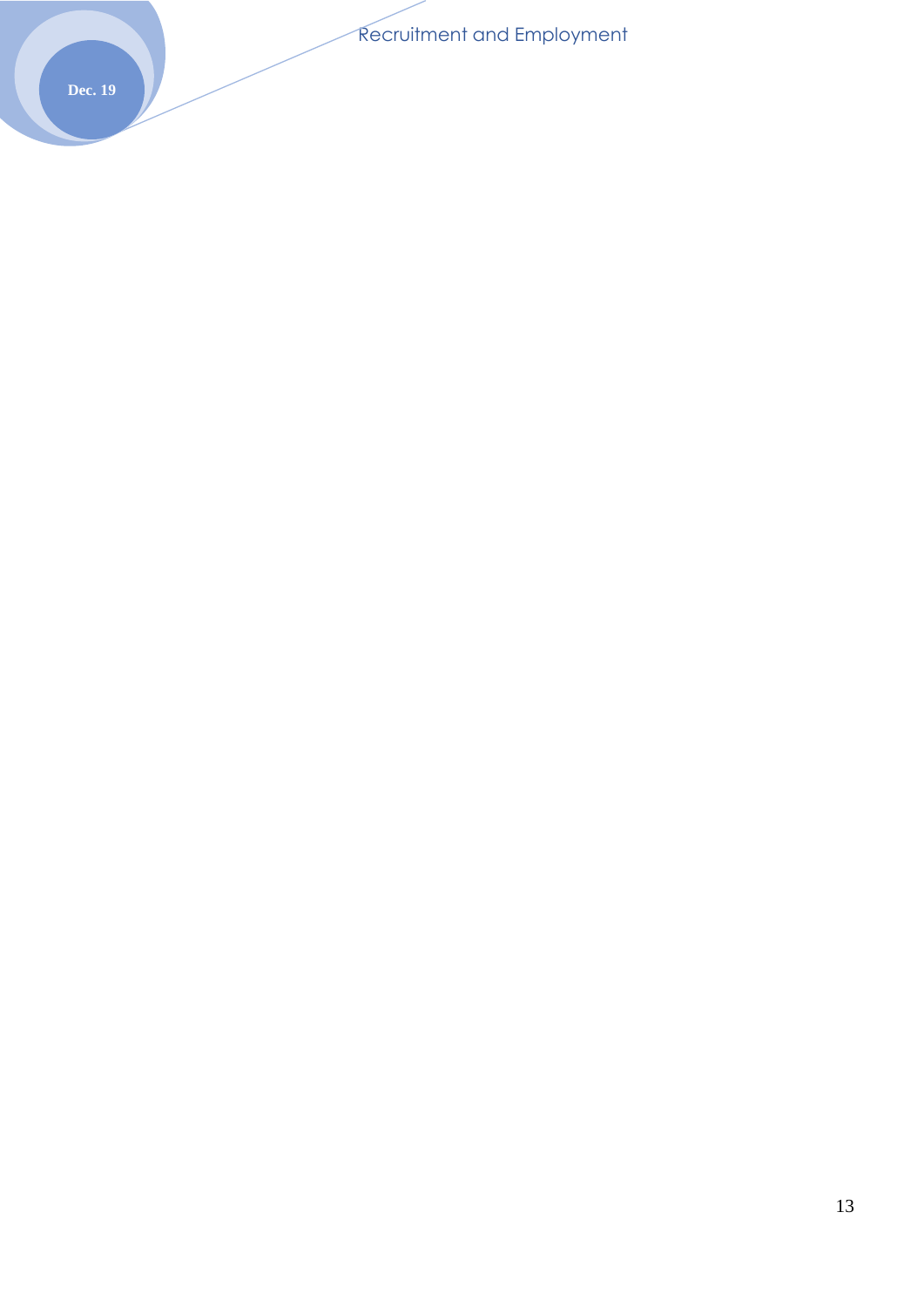#### **Employment and staffing**

# *(Including vetting, contingency plans, training and development)*

#### **POLICY STATEMENT**

We provide a staffing ratio in line with the Welfare requirements of the Early Years Foundation Stage to ensure that children have sufficient individual attention and to guarantee care and education of a high quality. Our staff is appropriately qualified and we carry out checks for criminal and other records through the Criminal Records Bureau in accordance with statutory requirements.

#### *EYFS key themes and commitments*

| A Unique         | <b>Positive</b>      | Enabling            | Learning and |
|------------------|----------------------|---------------------|--------------|
| Child            | <b>Relationships</b> | <b>Environments</b> | Development  |
| 1.3. Keepingsafe | 2.4. Keyperson       | 3.4. Thewider       |              |
|                  |                      | context             |              |

#### **PROCEDURES**

#### **1. Ratios**

To meet this aim we use the following ratios of adult to children:

- $\geq$  aged 2 and below  $-$  1 adult : 4 children
- $\geq$  aged 2 to 5 1 adult : 8 children
- ➢ aged 5 upwards 1adult : 16children

We use a key person approach to ensure that each child has a named member of staff with whom to form a relationship and who plans with parents for the child's wellbeing and development in the setting. The key person meets regularly with the family for discussion and consultation on their child's progress where appropriate.

We hold regular staff meetings to undertake curriculum planning and to discuss children's progress, their achievements and any difficulties that may arise from time to time.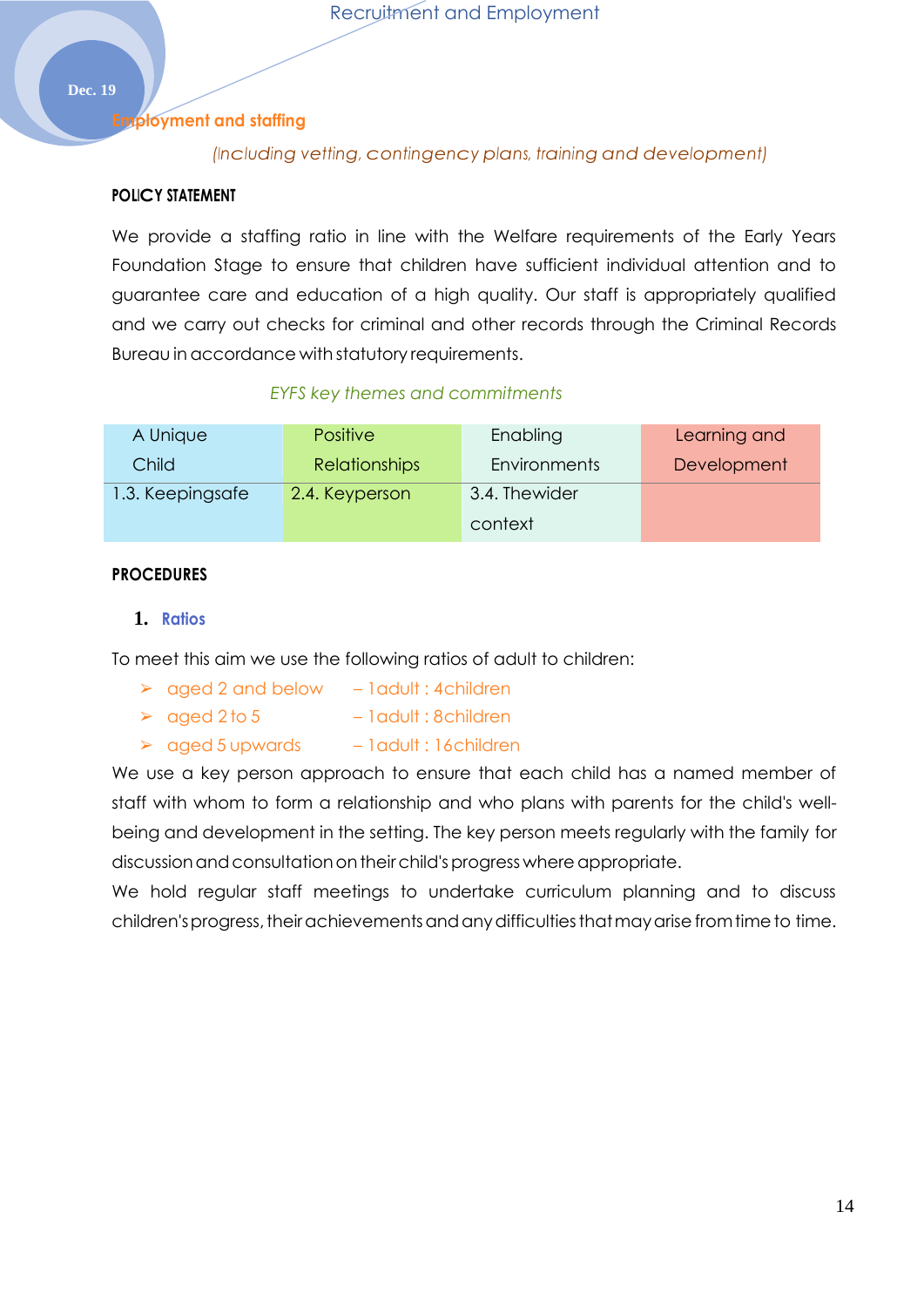# **16. Vetting and staffselection**

We work towards offering equality of opportunity by using non-discriminatory procedures for staff recruitment and selection.

All members of staff have job descriptions which set out their staff roles and responsibilities.

We welcome applications from all sections of the community. Applicants will be considered on the basis of their suitability for the post, regardless of marital status, age, gender, culture, religious belief, ethnic origin or sexual orientation. Applicants will not be placed at a disadvantage by our imposing conditions or requirements that are not justifiable.

We use Ofsted and LA guidance on obtaining references and enhanced criminal record checks through the Disclosure and Barring Services for staff and volunteers who will have unsupervised access to children. This is in accordance with requirements under the Safeguarding Vulnerable Groups Act 2006 for the vetting and barring scheme and subsequentguidance.

We keep all records relating to employment of staff and volunteers, in particular those demonstrating that checks have been done, including the date and number of the enhanced DBS check. These are kept in a locked and secure place.

# **17. Changes tostaff**

We inform the Local Authority and Ofsted of any changesin the person responsible for our setting whererelevant.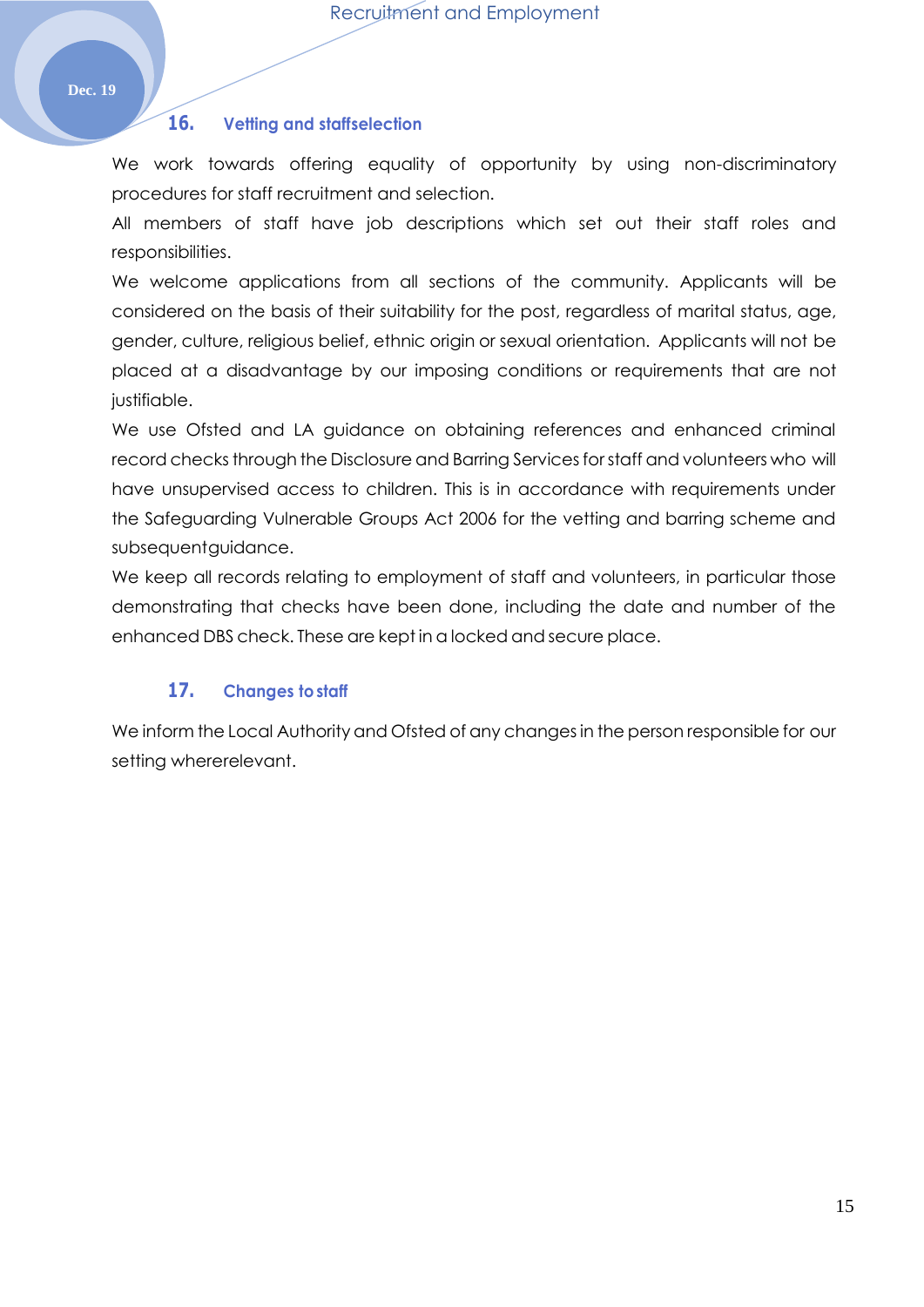# **18. Training and staffdevelopment**

Our primary teachers have Qualified Teacher Status (or French equivalent) as a minimum. Teaching Assistants are qualified to a minimum of NVQ3 in Childcare and Education or their equivalent.

Nursery Assistants are qualified to a minimum of NVQ2 in childcare.

We provide regular in-service training to all staff - whether paid staff or volunteers through the Local Authority and external agencies.

Our setting budget allocates resources to training.

We provide staff induction training in the first month of employment. This induction includes our Health and Safety Policy and Safeguarding Children and Child Protection Policy. Other policies and procedures will be introduced within an induction plan.

We support the work of our staff by holding regular supervision meetings and appraisals.

We are committed to recruiting, appointing and employing the best available staff in accordance with all relevant legislation and best practice.

Staff review and development is achieved in four strands:

- 1. An initial process of staff induction ( a separate scheme is in place for the induction of Newly Qualified Teachers). The induction period combines an individualiised programme of monitoring and support, overseen by the relevant Deputy Head.
- 2. A two-year cycle of Staff Review. A "top down" scheme is employed, with teachers being interviewed, wherever possible, by a Head of Department and a member of the Senior Management Team.
- 3. An ongoing process of Staff INSET. The school is committed to ensuring that staff remain well informed and up to the date with the latest developments in education. Opportunities to meet with colleagues from other schools and professions are recognised asbeingextremely valuable.
- 4. Much staff development is informal. Where possible, staff showing special interest and commitment may be able to take on extra responsibility, which may carry additionalrewards.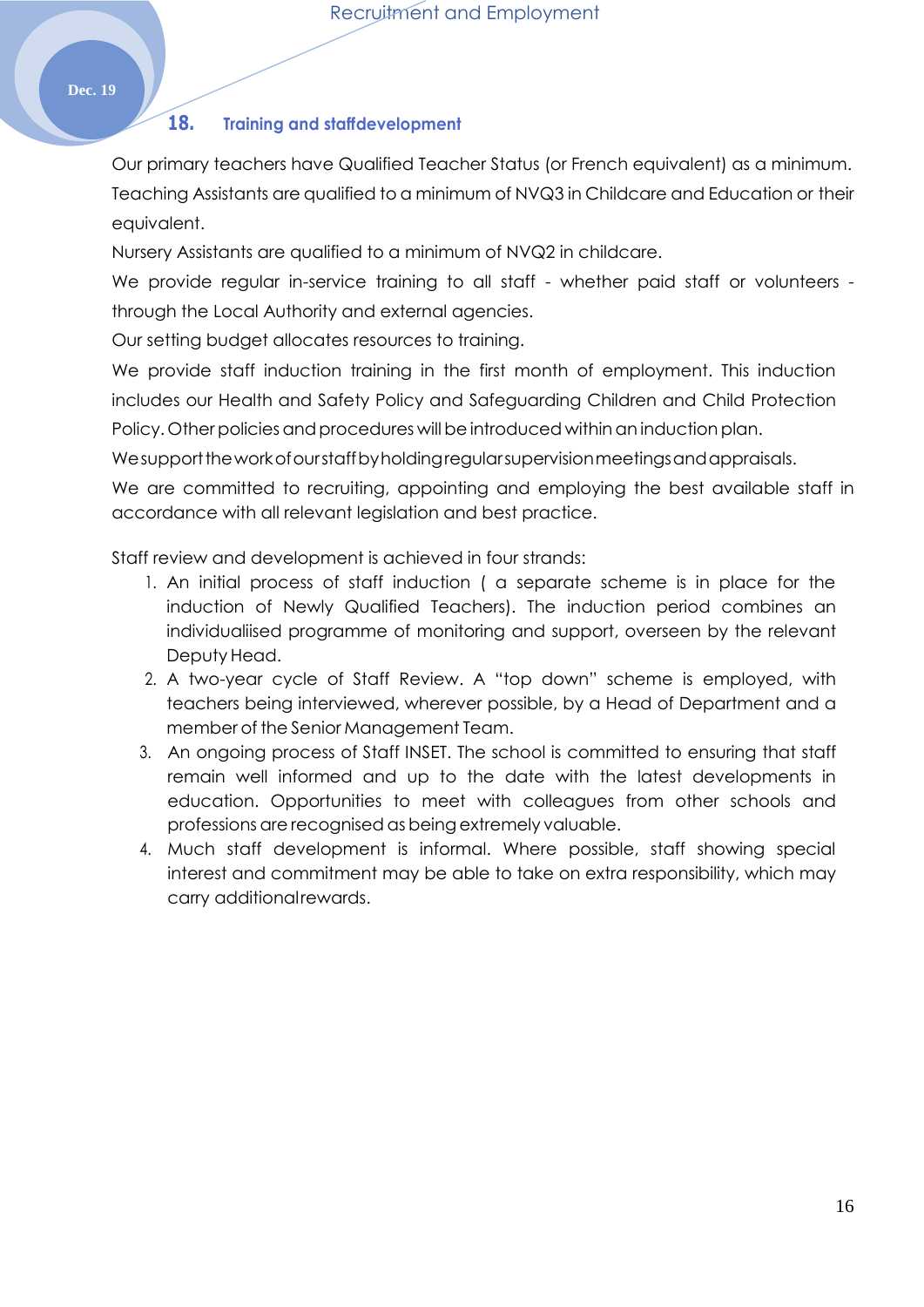# **19. Managingstaffabsencesandcontingencyplansforemergencies**

Ourstaffmemberstaketheirholidaybreakswhentheschool isclosed.Wherestaff may need to take time off for any reason other than sick leave or training, this is agreedwith the Head Teacher with sufficient notice.

Where staff are unwell and take sick leave in accordance with their contract of employment, we organise cover to ensure ratios are maintained.

Sick leave is monitored and action is taken where necessary in accordance with the contract of employment.

Punctuality is monitored to ensure all staff are in place and on ratio. We have contingency plans to cover staff absences, as follows:

➢ Where supply is required the Head Teacher, Deputy Head Teacher or Owner will arrange for it in good time.

# **20. Staff Code ofConduct**

*Staff are expected to conform to the Staff Code of Conduct for behaviour. This includes not to be under the influence of alcohol or drugs at work. Staff will NOT be permitted to work with children and will be suspended.*

# *20.1 Rationale*

All actions concerning children and young people must uphold the best interests of the young person as a primary consideration. Staff must always be mindful of the fact that they hold a position of trust, and that their behaviour towards the children and young people in their charge must be above reproach. The Code of Conduct is not intended to detract from the enriching experiences children and young people gain from positive interaction with staff within the education sector. It is intended to assist staff in respect of the complex issue of child abuse, by drawing attention to the areas of risk for staff and by offering guidance on prudent conduct.

All staff must familiarise themselves with DfE Guidance for Safer Working Practice for Adults who work with Children and Young People in Education *2015* and adhere to the code of conduct in Teacher Standards, last updated in 2013.

This document forms part of a staff member's employment contract and failure to comply with it and with the associated policies may result in disciplinary action being taken, including legal action where it is warranted.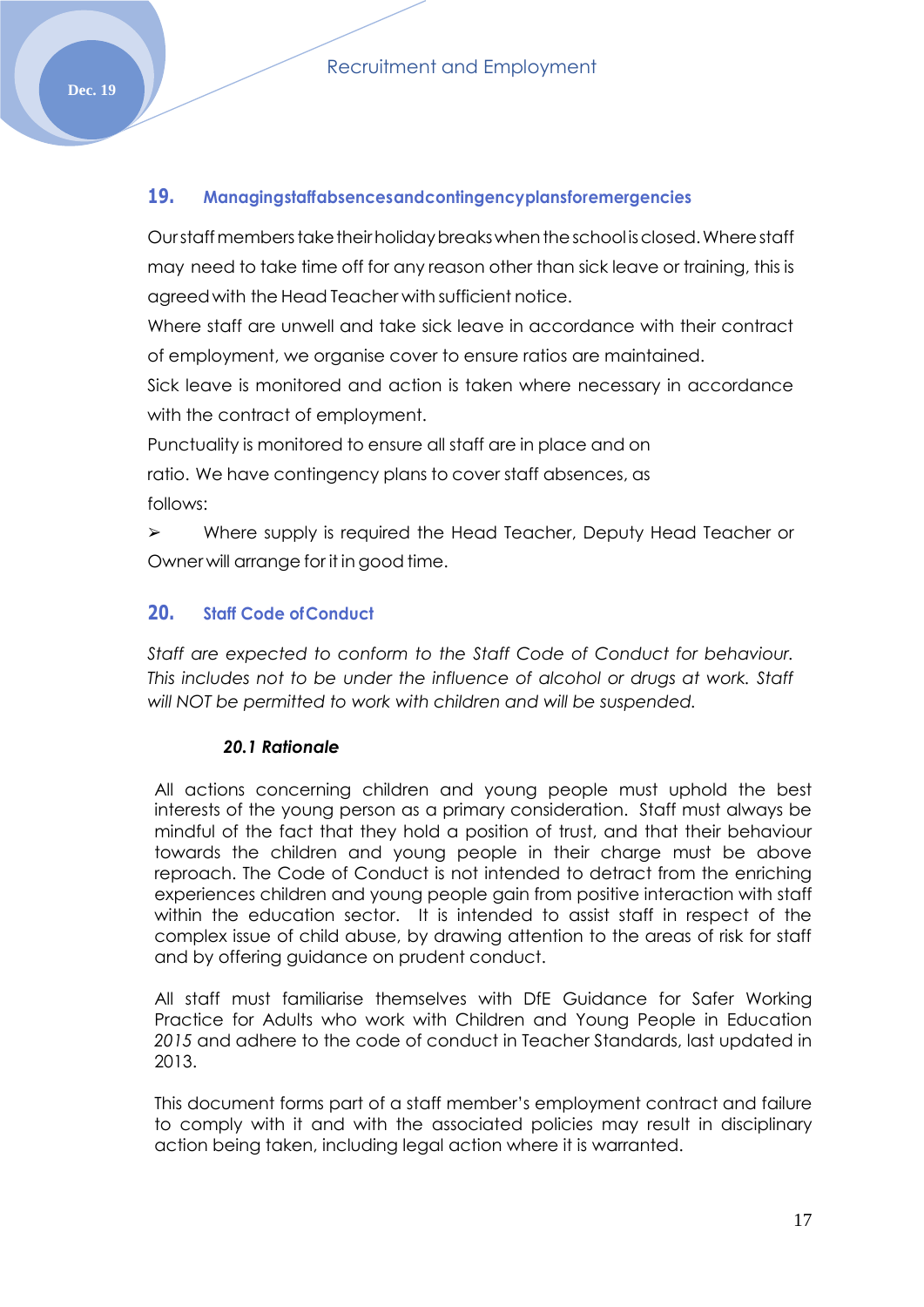This document applies to all staff members and volunteers who are employed by the school, including the Headteacher.

# *20.2 Power and positions of trust and authority*

As a result of their knowledge, position and/or the authority invested in their role, all those working with children in a school or education setting are in a position of trust in relation to all pupils on the roll. The relationship between a person working with a child/ren is one in which the adult has a position of power or influence. It is vital for adults to understand this power; that the relationship cannot be one between equals and the responsibility they must exercise as a consequence. The potential for exploitation and harm of vulnerable pupils means that adults have a responsibility to ensure that an unequal balance of power is not used for personal advantage or gratification.

Staff should always maintain appropriate professional boundaries, avoid behaviour which could be misinterpreted by others and report and record any such incident. Where a person aged 18 or over is in a position of trust with a child under 18, it is an offence for that person to engage in sexual activity with or in the presence of that child, or to cause or incite that child to engage in or watch sexual activity.

# *20.3 Private meetings with pupils*

i) Staff should be aware of the dangers which may arise from private interviews with individual pupils. It is recognised that there will be occasions when confidential interviews must take place. As far as possible, staff should conduct such interviews in a room with visual access, or with the door open.

ii) Where such conditions cannot apply, staff are advised to ensure that another adult knows that the interview is taking place. It may be necessary to use a sign indicating that the room is in use, but it is not advisable to use signs prohibiting entry to the room.

iii) Where possible another pupils or (preferably) another adult should be present or nearby during the interview.

# *20.4 Physical contact with pupils*

i) As a general principle, staff will refrain from making unnecessary physical contact with their pupils.

ii) It is unrealistic and unnecessary, however, to suggest that staff should touch pupils only in emergencies. In particular, a distressed child, especially a younger child, may need reassurance involving physical comforting, as a caring parent would provide. Staff should not feel inhibited from providing this. In situations where a pupil needs to be restrained, staff must refer to *DfE advice on the use of reasonable force in schools, 2018*.

iii) Staff should never touch a child who has clearly indicated that he/she is, or would be, uncomfortable with such contact, unless it is necessary to protect the child, others or property from harm.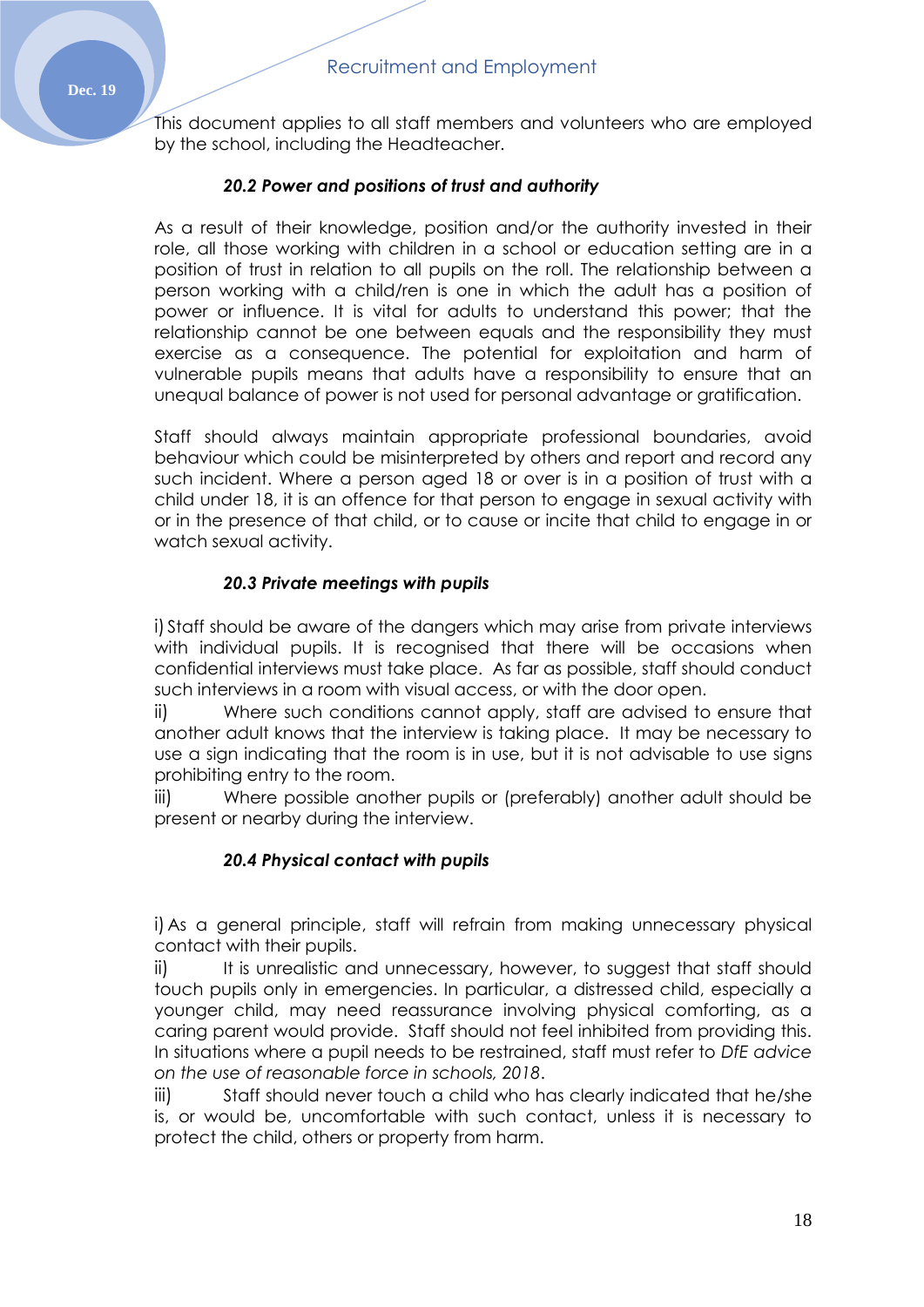iv) Staff should be particularly alert to the fact that SEND pupils may not always understand what is going on and may misconstrue what has happened when using restraint or dispensing first aid.

v) Physical punishment is illegal as is any other form of physical response to misbehaviour, unless it is by way of necessary constraint.

vi) Staff who have to administer first aid to a pupil should ensure whenever possible that this is done in the presence of other children or another adult.

vii) Following any incident where a member of staff feels that his actions have been, or may be, misconstrued, a written report of the incident should be submitted immediately to the head teacher.

viii) Staff should be particularly careful when supervising pupils in approved out of School activities, where more informal relationships tend to be usual and where staff may be in proximity to pupils in circumstances very different from the normal School/work environment.

ix) Staff will seek at all times to operate according to the School Child Protection/Safeguarding Policy.

# *20.5 Choice and use of teaching materials*

i) Teachers should avoid teaching materials, the choice of which might be misinterpreted and reflect upon the motives for choice.

ii) When using teaching materials of a sensitive nature a teacher should be aware of the danger that their application, either by pupils or the teacher, might after the event be criticised. The teacher will consult with headteacher when proposing to use materials in connection with sex education programmes.

iii) If in doubt about the appropriateness of a particular teaching material, the teacher should consult with the head teacher before using it.

# *20.6 Dress code*

Staff in the School should wear clothing which is appropriate to their role and not likely to be viewed as offensive, revealing, or sexually provocative. The dress code should also not cause embarrassment or give rise to misunderstanding and is absent of any political or otherwise contentious slogans which is not considered to be discriminatory and is culturally sensitive.

# *20.7 Relationships and attitudes*

Within the Pastoral Care Policies of the School and the employing authority staff should ensure that their relationship with pupils is appropriate to the age, maturity, taking care that their conduct does not give rise to comment or speculation. Attitudes, demeanour and language all require care and thought, particularly when staff are dealing with adolescent pupils.

Staff are asked to be very vigilant about their professional duties and responsibilities in cases where pupils are known to them socially. They must not let their judgement be influenced by their social connections with the pupils' families.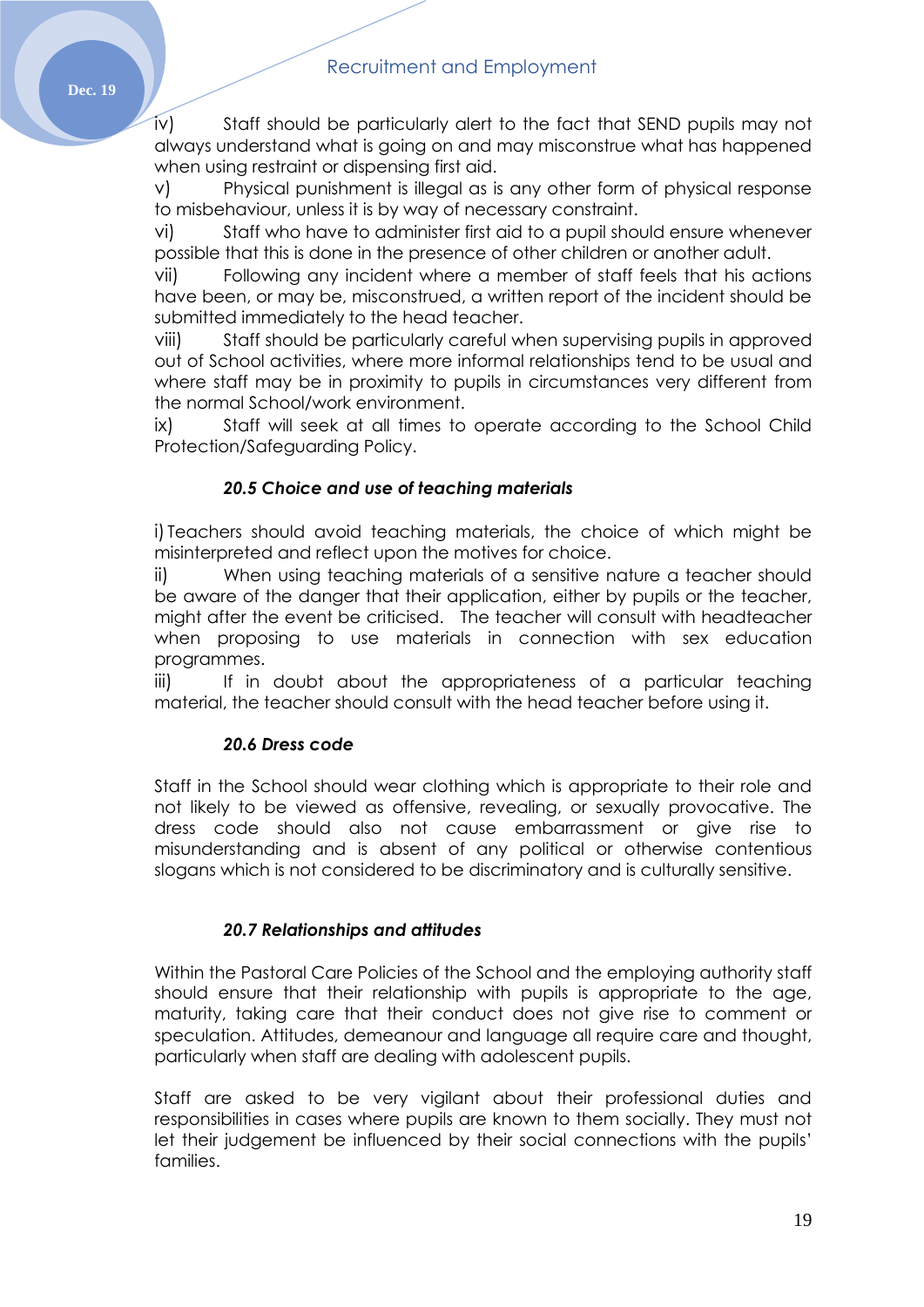# *20.7 Talking to pupils where there are concerns about possible abuse*

Where teachers see signs which cause them concern they should seek clarification from the pupil with tact and understanding. Where a classroom assistant or another member of the ancillary or auxiliary staff sees such signs, he/she should immediately bring them to the attention of the class teacher or the designated Safeguarding Officer who may carry out the necessary clarification. While such clarification may reassure teachers that abuse has not occurred several points should be borne in mind:

i) Do not ask the pupil leading questions, as this can later be interpreted as putting ideas into the child's mind.

ii) Do not ask questions which encourage the pupil to change his versions of events in any way. For example and appropriate question is, 'Tell me what happened' rather than 'Did they do X to you?'

iii) The chief task at this stage is to listen to the pupil and not interrupt or try to interpret if he/she is freely recalling significant events, as soon as possible afterwards to make a note of the discussion and pass it on to the designated teacher. The note should record the time, date, place and people who were present, as well as what was said. Signs of physical injury observed should be noted in detail, but under no circumstances should a child's clothing be removed.

iv) Any comment by the child/parent/carer about how an injury occurred should be written down as soon as possible afterwards, quoting actual words where possible.

v) Avoid giving pupil undertakings of confidentiality although they should be reassured that information will only be disclosed to those professionals who need to know.

Be aware that any notes made may need to be used in subsequent court proceedings. Lack of records will not absolve the school from a requirement to give evidence in court; it is therefore essential that proper contemporaneous records are kept.

#### *20.8 Code of conduct for teaching and non-teaching staff using social networking sites*

It is not recommended that staff use these sites, however if members of staff have a profile they must ensure that they:

i) Keep their profile private.

ii) Lock all pictures and make sure that they can only be seen by 'friends'

- iii) Be careful of profile content
- iv) NEVER accept pupils as friends.

All staff should be aware that their 'relationships and associations' (including online) may have a safeguarding implication and that they should disclose to the school any concern they may have

#### *20.9 Code of conduct for teaching and non-teaching staff using cameras and mobile phones*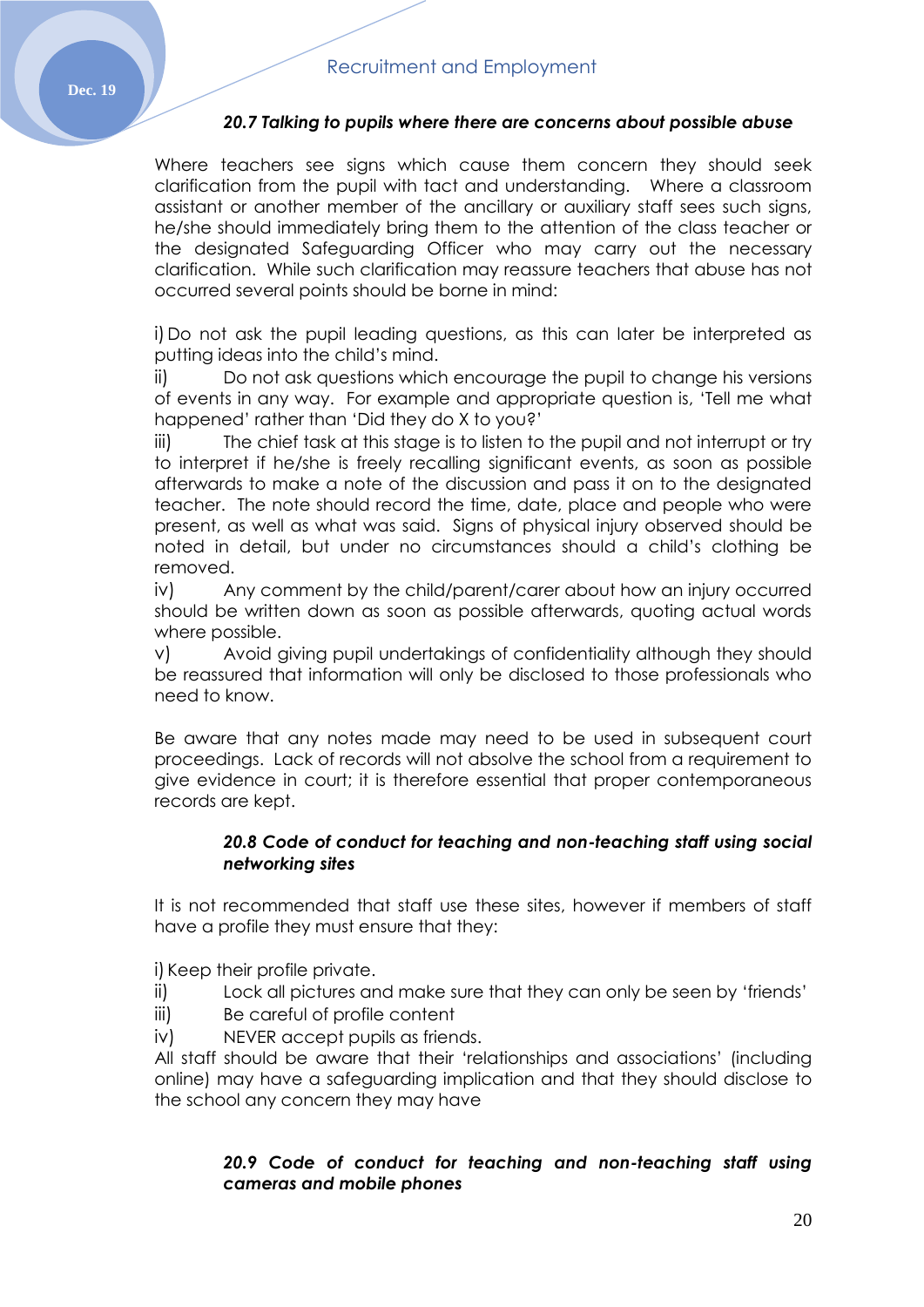i) Staff are not allowed to take pictures with their personal cameras or mobile phones.

ii) All types of pictures and video recordings for educational purpose should be done with the School camera and video recorder

iii) In no circumstances should pictures of pupils be taken out of the School premises and be used for other purposes than those authorised by the School.

# *20.10 Prevent duty*

All staff must fulfil their responsibilities as defined by the DfE Prevent Duty (June 2015). Staff should:

i) Protect pupils from the risk of radicalisation

ii) Identify pupils who may be vulnerable to radicalisation

iii) Inform the Designated Safeguarding Lead if there are concerned about a pupil being radicalised or is at risk of being radicalised

# *20.11 Personal and professional conduct*

A teacher is expected to demonstrate consistently high standards of personal and professional conduct. The following statements define the behaviour and attitudes which set the required standard for conduct throughout a teacher's career. They are aligned with the current Teacher Standards and, in our School, they also apply to non-teaching staff and volunteers

Teachers uphold public trust in the profession and maintain high standards of ethics and behaviour, within and outside School, by:

i) Treating pupils with dignity, building relationships rooted in mutual respect, and at all times observing proper boundaries appropriate to a teacher's professional position.

ii) Having regard for the need to safeguard pupils' well-being, in accordance with statutory provisions.

iii) Showing tolerance of and respect for the rights of others.

iv) Not undermining fundamental British values, including democracy, the rule of law, individual liberty and mutual respect, and tolerance of those with different faiths and beliefs.

v) Ensuring that personal beliefs are not expressed in ways which exploit pupils' vulnerability or might lead them to break the law.

Teachers must have proper and professional regard for the ethos, policies and practices of the School in which they teach, and maintain high standards in their own attendance and punctuality.

Teachers must have an understanding of, and always act within, the statutory frameworks which set out their professional duties and responsibilities.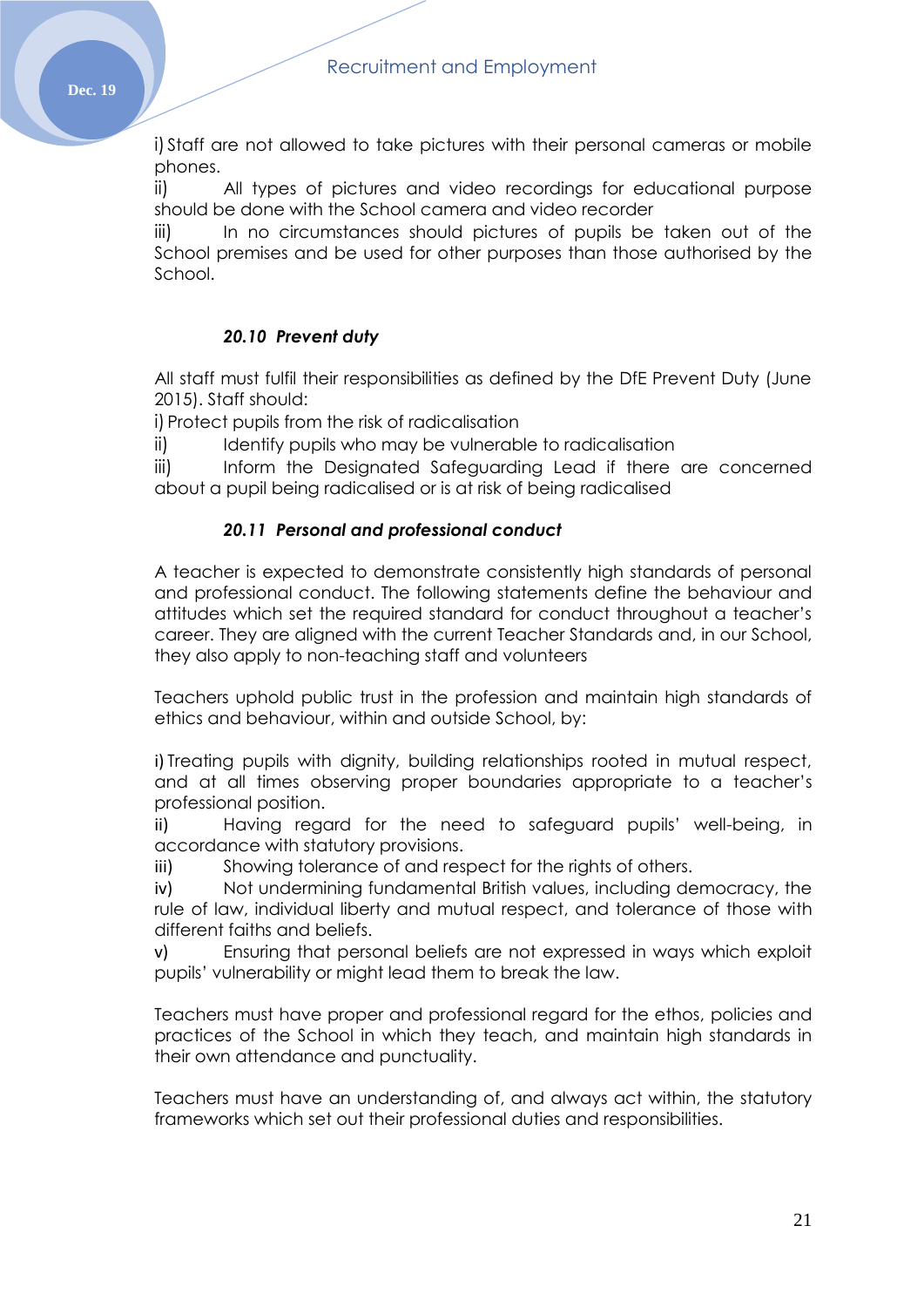#### **Staff appraisal policy**

As part of our commitment to staff development, La Petite Ecole Bilingue will ensure that all staff will have regular opportunities to talk through aspects of their work performance with the Head Teacher. Staff should participate in regular appraisals, ideally once every three months and at the end of a probationary period.

Confidential appraisal documents and self-evaluation forms will be given to staff to complete prior to the appraisal interview. This will allow time for reflection, and will maximise the value and efficiency of the appraisal process. Reports or additional comments added by the manager will be discussed and agreed upon with the staff member, and both will retain a copy of the appraisal document for future reference.

All records on staff, volunteers and committee members will be kept confidential and only available to those who have a right or professional need to seetheinformation.

Appraisals will take into account the following points:

- $\triangleright$  Opportunity to discuss work objectives and reflect on achievements.
- ➢ Analysis of personalstrengths and areasfor development.
- ➢ Any aspects of employment which could be improved upon.
- ➢ Opportunitytodiscussandidentifyanyfurthertrainingneeds.
- ➢ Opportunity todiscusslong-term career development.
- $\triangleright$  Future development, objectives and/or actions to be agreed upon

#### **Induction of staff, volunteers and managers and staff development**

#### **POLICY STATEMENT**

We provide an induction for all staff, volunteers and managers in order to fully brief them about the school, the families we serve, our policies and procedures, curriculum and dailypractice.

| A Unique         | <b>Positive</b>      | Enabling            | Learning and |
|------------------|----------------------|---------------------|--------------|
| Child            | <b>Relationships</b> | <b>Environments</b> | Development  |
| 1.3. Keepingsafe | 2.4. Keyperson       | 3.2. Supporting     |              |
|                  |                      | every child         |              |

#### *EYFS key themes and commitments*